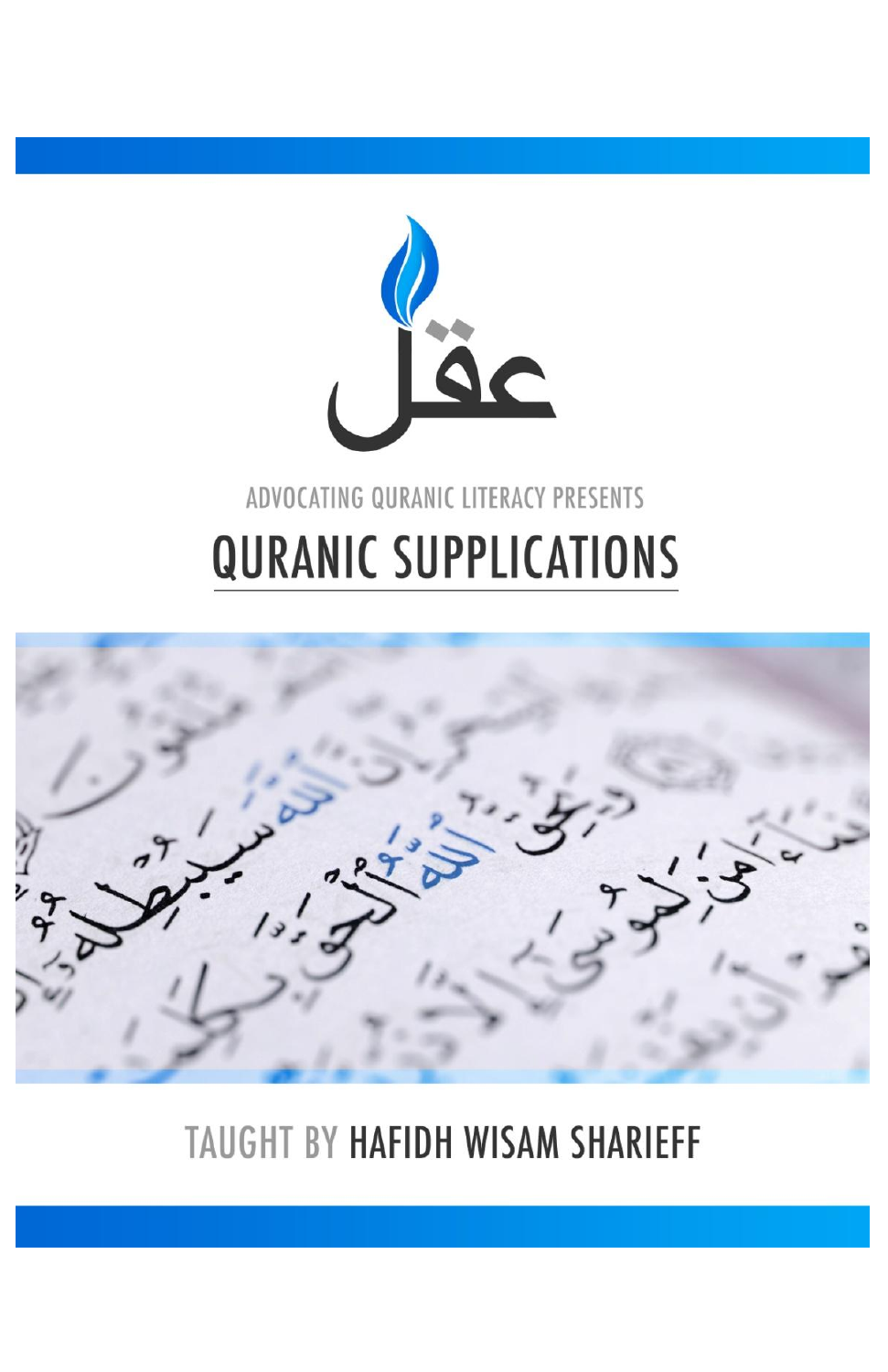## INTRODUCTION

What is Dua?

Definition:

Why make Dua?

**In The Quran**

#### **In The Sunnah**

#### When is the ideal time to make Dua?

- **•** Between the Adhan and Iqamah
- After Fard (mandatory) prayers
- While in Sajdah (prostration)
- At the time of Tahajjud (night prayer)
- After recitation of Qur'an
- During Suhur, at the time of Iftar (breaking fast) and traveling
- While drinking Zamzam water
- On the day of Arafah
- On Lay'latul Qadr (night of power)
- A specific time on Friday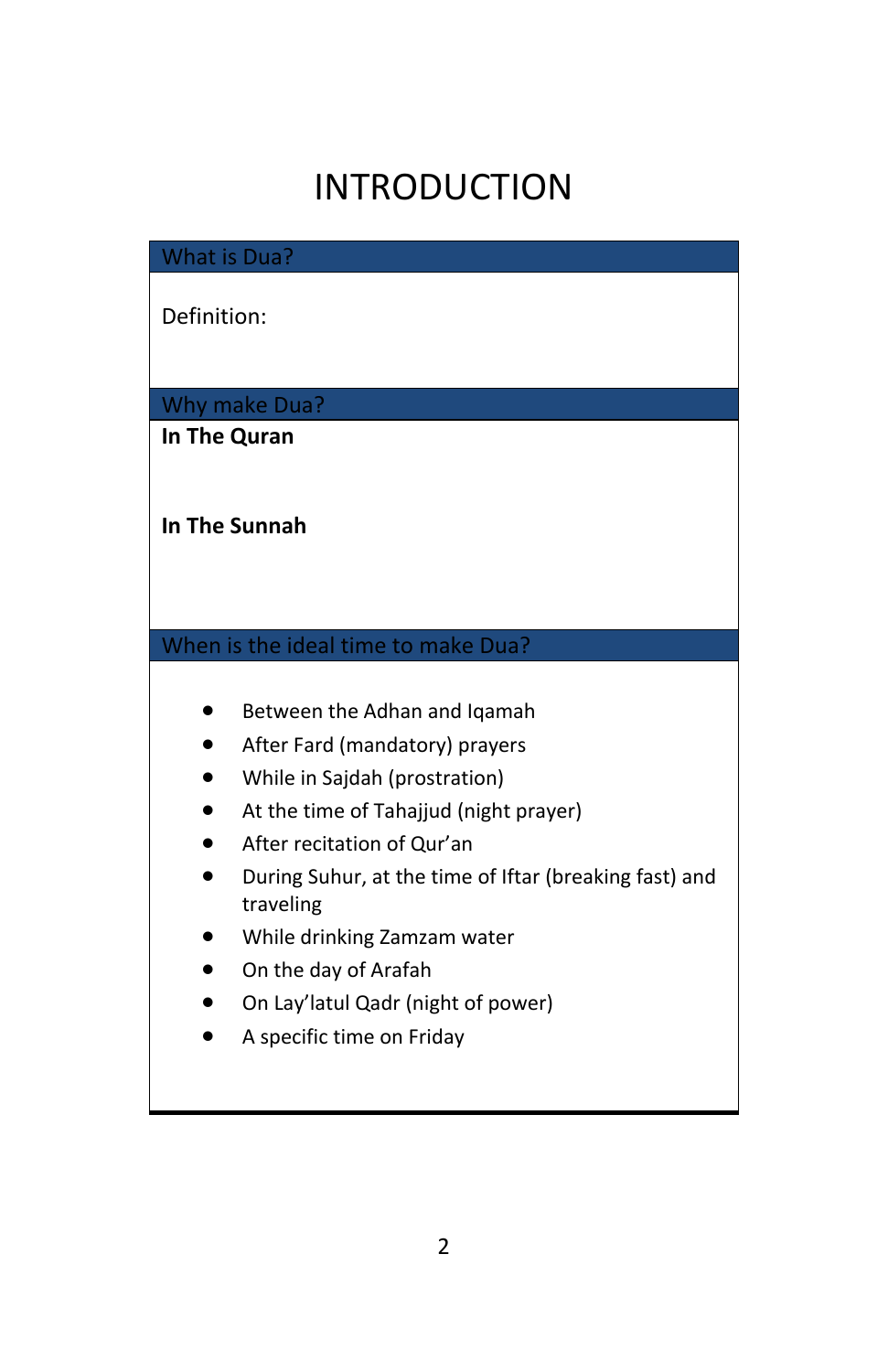### QURANIC SUPPLICATIONS

### Personal Development

| 1.           |             |            |
|--------------|-------------|------------|
| عِلْمًا      | زِدْنِي     | رَبِّ      |
| In knowledge | Increase me | O My Lord! |
| Notes:       |             | Ta-Ha:114  |
|              |             |            |
|              |             |            |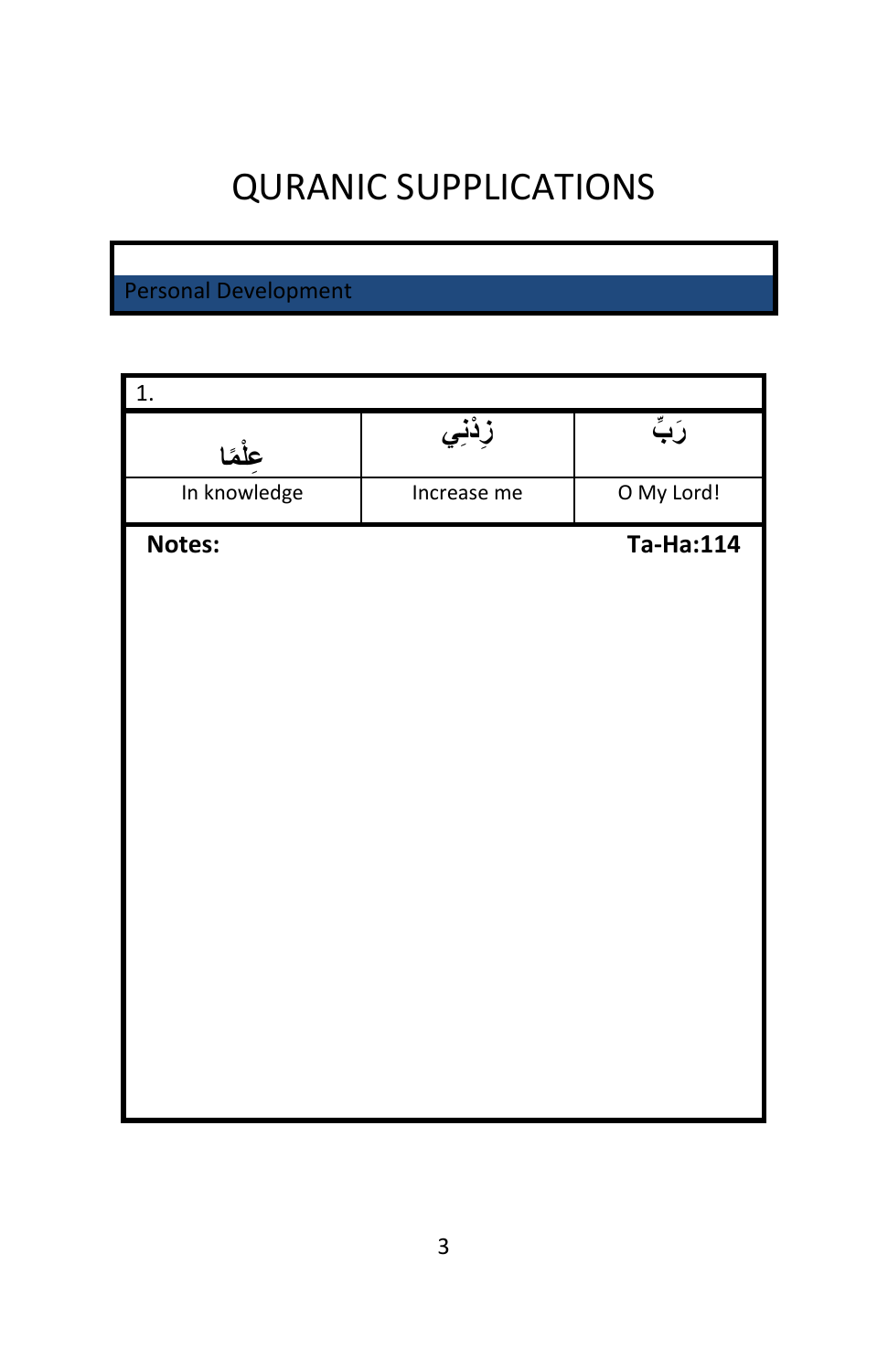| 2.                        |                                 |                |                              |           |            |              |                      |
|---------------------------|---------------------------------|----------------|------------------------------|-----------|------------|--------------|----------------------|
| التني                     | نغمتك                           | أَنْ أَشْكُرَ  |                              |           | أؤزغني     |              | رَبِّ                |
| Which                     | for Your                        | to be grateful |                              |           | Enable me  |              | My Lord!             |
|                           | favor                           |                |                              |           |            |              |                      |
| وَأَنْ أَعْمَ <i>لَ</i>   |                                 | وَالِدَيَّ     |                              | وَعَلَى   | عَلَىَّ    |              | أنْعَمْتَ            |
| and to work               |                                 | my parents     | and<br>upon                  |           | upon<br>me |              | You have<br>bestowed |
|                           | وَأَصْلِحْ لَمِي فِيْ           |                | تَرْضَاهُ                    |           |            |              | صَالْحًا             |
| and make righteous for me |                                 |                | of which You will<br>approve |           |            |              | Righteousness        |
| الْمِلْكَ                 |                                 |                |                              |           | إِنَىْ     |              |                      |
| to You                    |                                 | have repented  |                              |           | Indeed I   |              | my offspring         |
|                           | منَ الْمُسْلَمِينَ <sup>ّ</sup> |                |                              | وَإِنَّمْ |            |              |                      |
|                           | am of the Muslims               |                |                              |           |            | and indeed I |                      |
| Notes:                    |                                 |                |                              |           |            |              | Al-Ahqaf:15          |
|                           |                                 |                |                              |           |            |              |                      |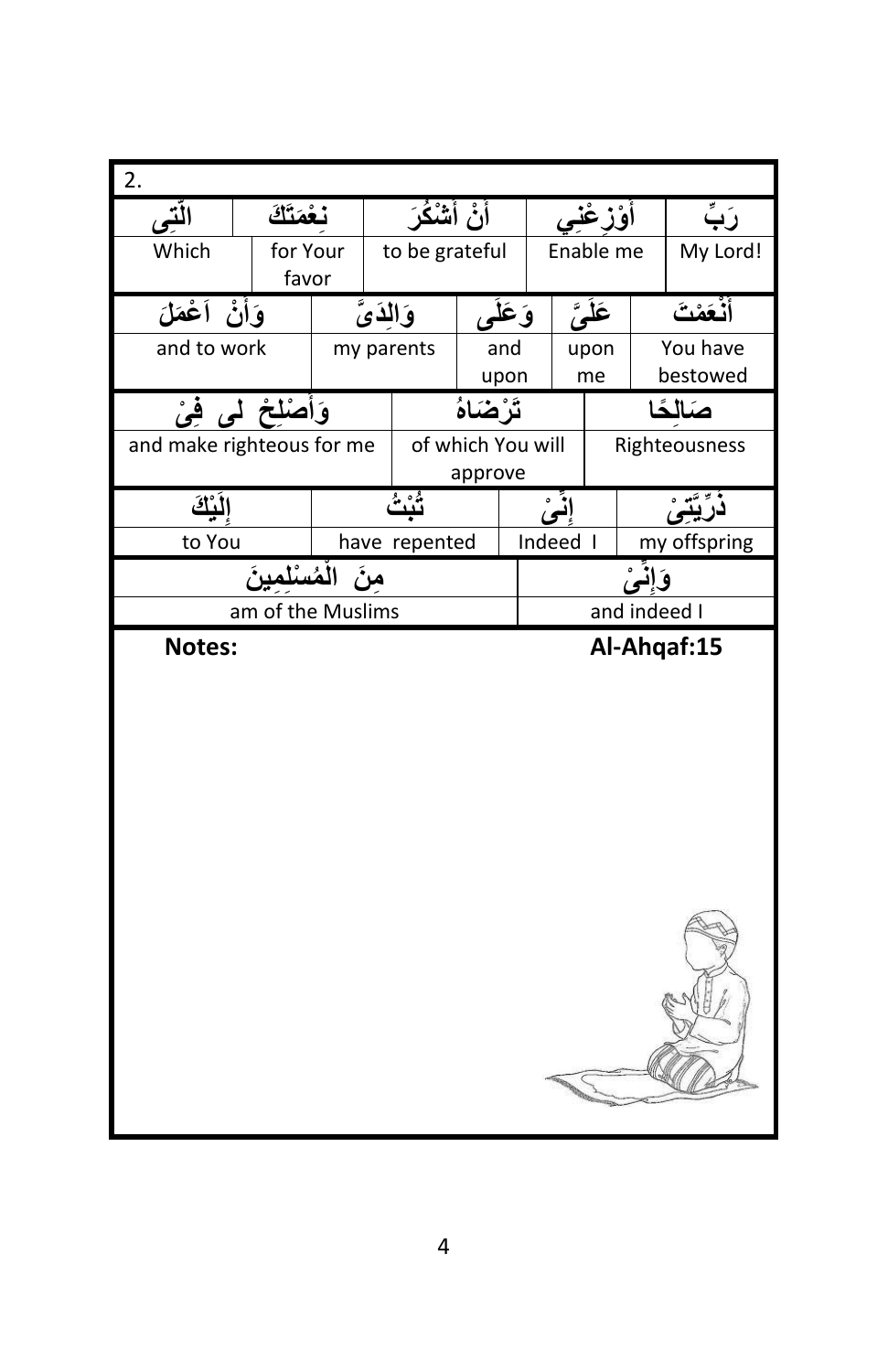| 3.      |              |          |           |      |              |
|---------|--------------|----------|-----------|------|--------------|
| مسلمير  | وَتَوَفَّنَا | صَبْرًا  | عَلَيْنَا | أفرغ | رَبَّنَا     |
| as      | and let      | Patience | upon      | Pour | Our          |
| Muslims | us die       |          | us        |      | Lord!        |
| Notes:  |              |          |           |      | Al-A'raf:126 |
|         |              |          |           |      |              |
|         |              |          |           |      |              |
|         |              |          |           |      |              |
|         |              |          |           |      |              |
|         |              |          |           |      |              |
|         |              |          |           |      |              |
|         |              |          |           |      |              |
|         |              |          |           |      |              |
|         |              |          |           |      |              |
|         |              |          |           |      |              |
|         |              |          |           |      |              |
|         |              |          |           |      |              |
|         |              |          |           |      |              |
|         |              |          |           |      |              |
|         |              |          |           |      |              |
|         |              |          |           |      |              |
|         |              |          |           |      |              |
|         |              |          |           |      |              |
|         |              |          |           |      |              |
|         |              |          |           |      |              |
|         |              |          |           |      |              |
|         |              |          |           |      |              |
|         |              |          |           |      |              |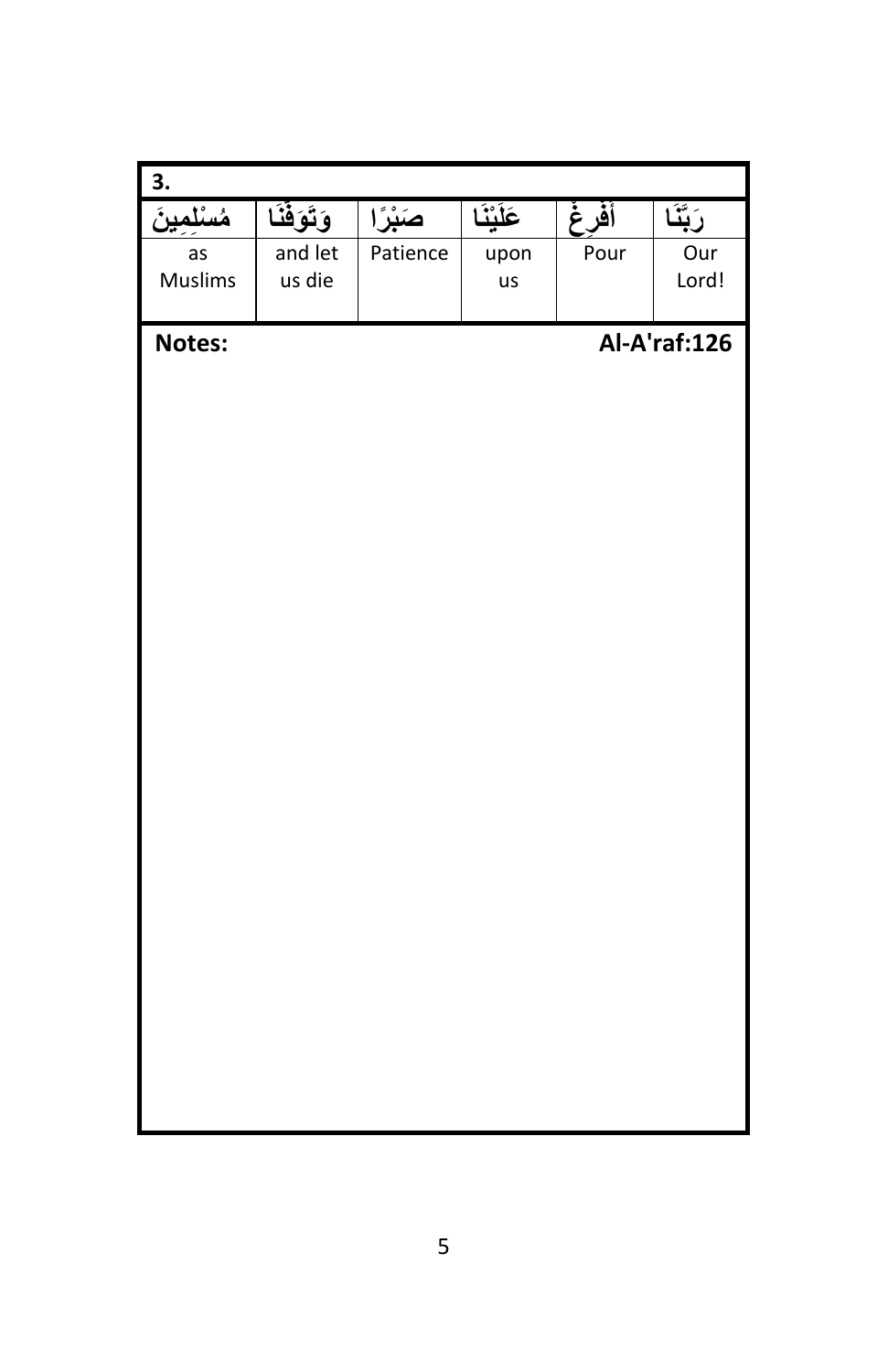| <sup>4</sup>   |                           |      |                  |                    |
|----------------|---------------------------|------|------------------|--------------------|
| رَحْمَةَ       | مِنْ لَذُنْكَ             | اتثآ |                  | رَبَّذَ            |
| mercy          | from yourself<br>Grant us |      |                  | Our Lord!          |
| رَشَدًا        | مِنْ أَمْرِنَـا           |      | وَّهَيِّئْ لَنَا |                    |
| right guidance | from our affair           |      |                  | and prepare for us |
| Notes:         |                           |      |                  | Al-Kahf:10         |
|                |                           |      |                  |                    |
|                |                           |      |                  |                    |
|                |                           |      |                  |                    |
|                |                           |      |                  |                    |
|                |                           |      |                  |                    |
|                |                           |      |                  |                    |
|                |                           |      |                  |                    |
|                |                           |      |                  |                    |
|                |                           |      |                  |                    |
|                |                           |      |                  |                    |
|                |                           |      |                  |                    |
|                |                           |      |                  |                    |
|                |                           |      |                  |                    |
|                |                           |      |                  |                    |
|                |                           |      |                  |                    |
|                |                           |      |                  |                    |
|                |                           |      |                  |                    |
|                |                           |      |                  |                    |
|                |                           |      |                  |                    |
|                |                           |      |                  |                    |
|                |                           |      |                  |                    |
|                |                           |      |                  |                    |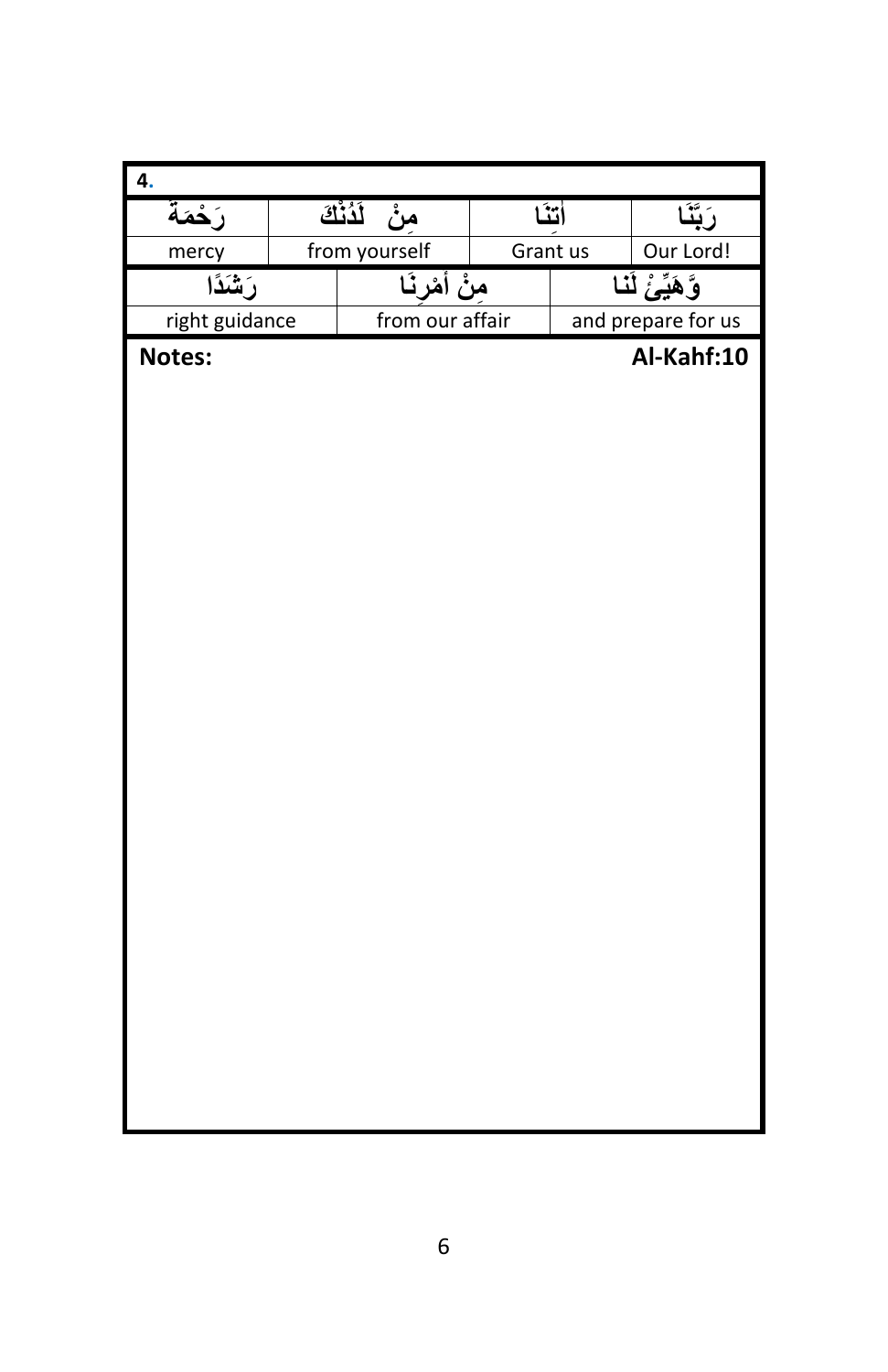| $\overline{5}$ . |                    |                |                  |          |  |  |
|------------------|--------------------|----------------|------------------|----------|--|--|
| أنَبْنَا         | وَإِلَيْكَ         | تَوَكَّلْنَا   | عَلَيْكَ         | رَبَّنَا |  |  |
| we have          | and to             | we have relied | Upon You         | Our      |  |  |
| returned         | You                |                |                  | Lord!    |  |  |
|                  | الْمَصِيرُ         | وَإِلَيْكَ     |                  |          |  |  |
|                  | is the destination | and to You     |                  |          |  |  |
| Notes:           |                    |                | Al-Mumtahinah:24 |          |  |  |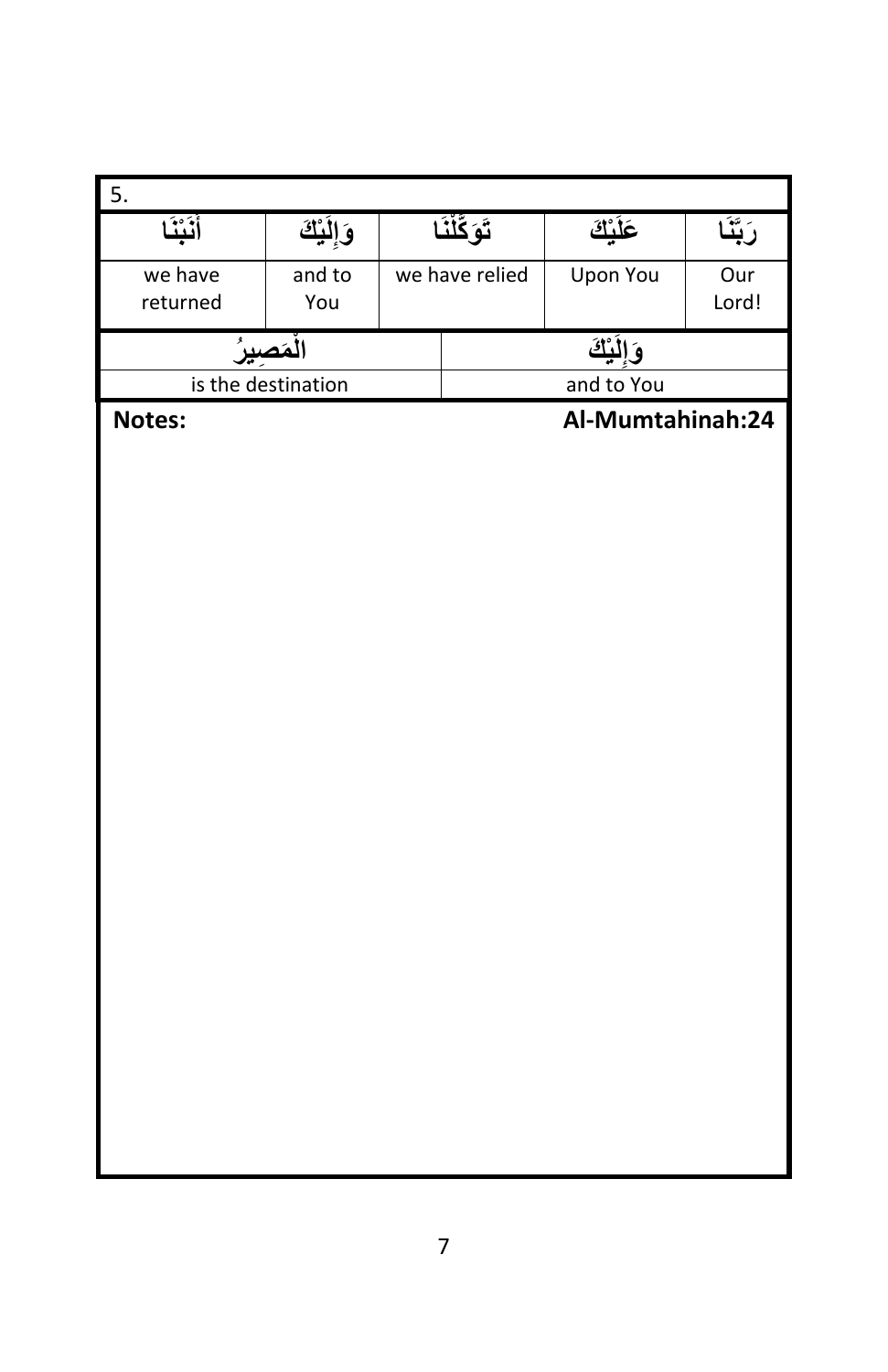| 6.              |                           |                   |             |
|-----------------|---------------------------|-------------------|-------------|
| <u>صَغِيرًا</u> | كَمَا رَب <u>ِّيَانِي</u> | ارْحَمْهُمَا      | رَبَّ       |
| [when I was]    | as they brought           | have mercy upon   | My Lord     |
| small.          | me up                     | them (my parents) |             |
| Notes:          |                           |                   | Al-Isra':24 |
|                 |                           |                   |             |
|                 |                           |                   |             |
|                 |                           |                   |             |
|                 |                           |                   |             |
|                 |                           |                   |             |
|                 |                           |                   |             |
|                 |                           |                   |             |
|                 |                           |                   |             |
|                 |                           |                   |             |
|                 |                           |                   |             |
|                 |                           |                   |             |
|                 |                           |                   |             |
|                 |                           |                   |             |
|                 |                           |                   |             |
|                 |                           |                   |             |
|                 |                           |                   |             |
|                 |                           |                   |             |
|                 |                           |                   |             |
|                 |                           |                   |             |
|                 |                           |                   |             |
|                 |                           |                   |             |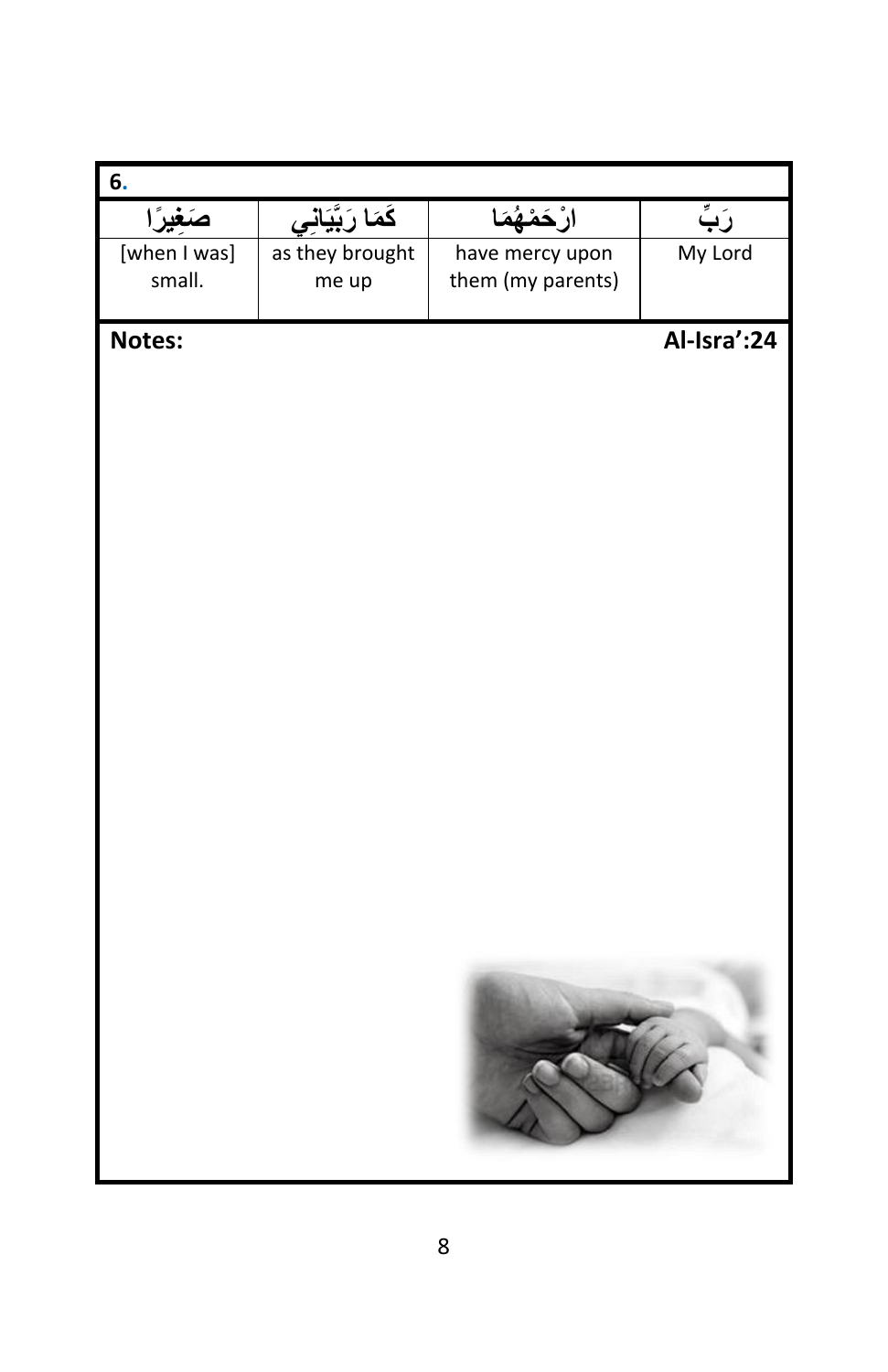| 7.                   |                 |               |
|----------------------|-----------------|---------------|
| فَرْدًا              | لا تَذَرْنِيْ   | رَبِّ         |
| alone (with no heir) | Do not leave me | My Lord!      |
| الْوَارِثِينَ        | ݩݧݫ             | وَأَنْتَ      |
| of inheritors        | the best        | while You are |
| Notes:               |                 | Al-Anbiya:89  |
|                      |                 |               |
|                      |                 |               |
|                      |                 |               |
|                      |                 |               |
|                      |                 |               |
|                      |                 |               |
|                      |                 |               |
|                      |                 |               |
|                      |                 |               |
|                      |                 |               |
|                      |                 |               |
|                      |                 |               |
|                      |                 |               |
|                      |                 |               |
|                      |                 |               |
|                      |                 |               |
|                      |                 |               |
|                      |                 |               |
|                      |                 |               |
|                      |                 |               |
|                      |                 |               |
|                      |                 |               |
|                      |                 |               |
|                      |                 |               |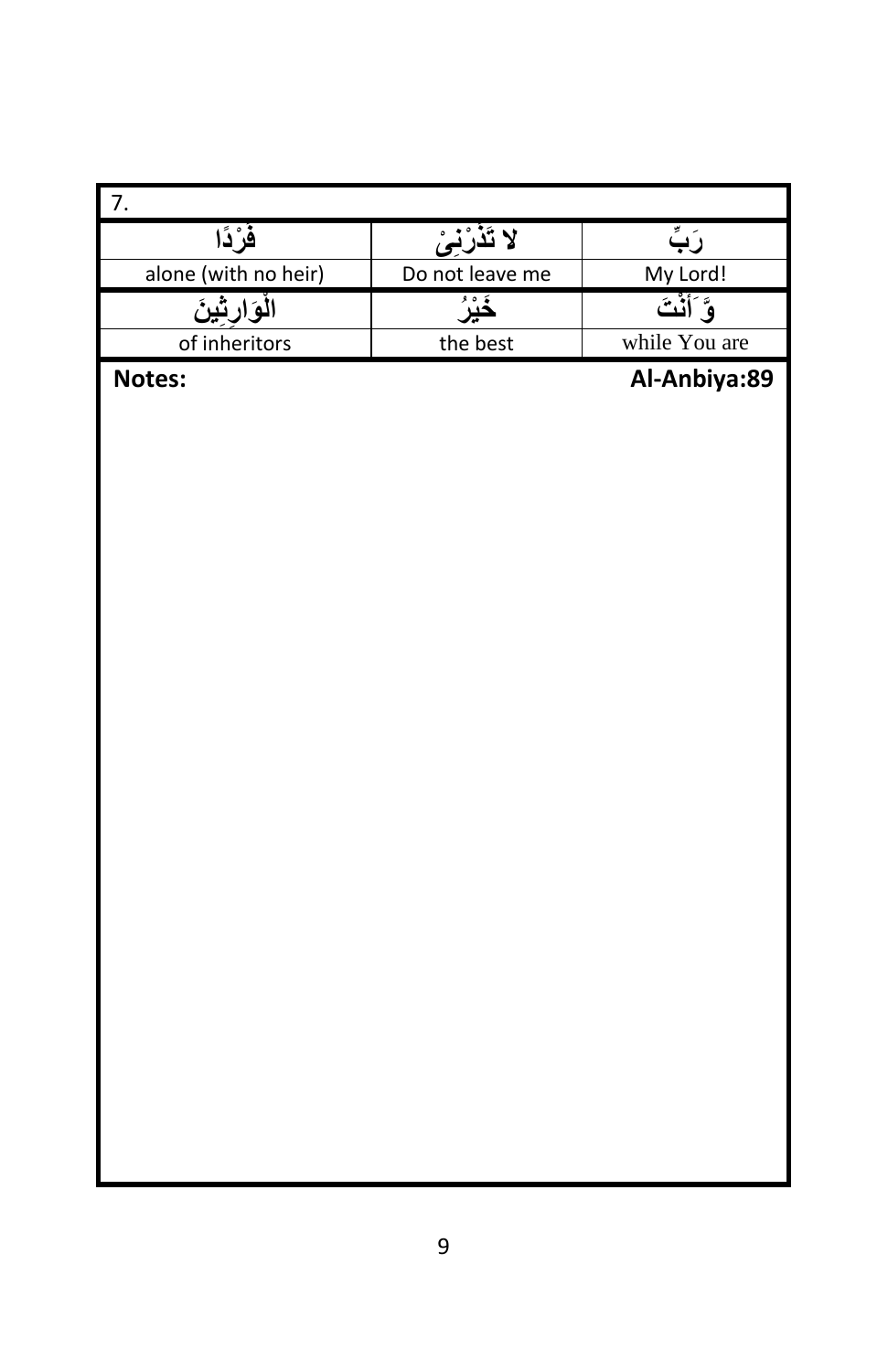| 8.                               |            |               |               |               |  |
|----------------------------------|------------|---------------|---------------|---------------|--|
| <u>اَزْوَاجِنَا</u>              | مِنْ       | هَبْ لَنَا    |               | رَبَّنَا      |  |
| our wives                        | from among | Grant us      |               | Our Lord!     |  |
| أغيُن                            | قَرَّةَ    |               | وَذَرِّيْتَذَ |               |  |
| our eyes                         | comfort to |               | and offspring |               |  |
| للْمُتَّقين إمَامًاَ             |            | قِ اجْعَلْنَا |               |               |  |
| an example for the righteousness |            |               |               | and make us   |  |
| Notes:                           |            |               |               | Al-Furqan: 74 |  |
|                                  |            |               |               |               |  |
|                                  |            |               |               |               |  |
|                                  |            |               |               |               |  |
|                                  |            |               |               |               |  |
|                                  |            |               |               |               |  |
|                                  |            |               |               |               |  |
|                                  |            |               |               |               |  |
|                                  |            |               |               |               |  |
|                                  |            |               |               |               |  |
|                                  |            |               |               |               |  |
|                                  |            |               |               |               |  |
|                                  |            |               |               |               |  |
|                                  |            |               |               |               |  |
|                                  |            |               |               |               |  |
|                                  |            |               |               |               |  |
|                                  |            |               |               |               |  |
|                                  |            |               |               |               |  |
|                                  |            |               |               |               |  |
|                                  |            |               |               |               |  |
|                                  |            |               |               |               |  |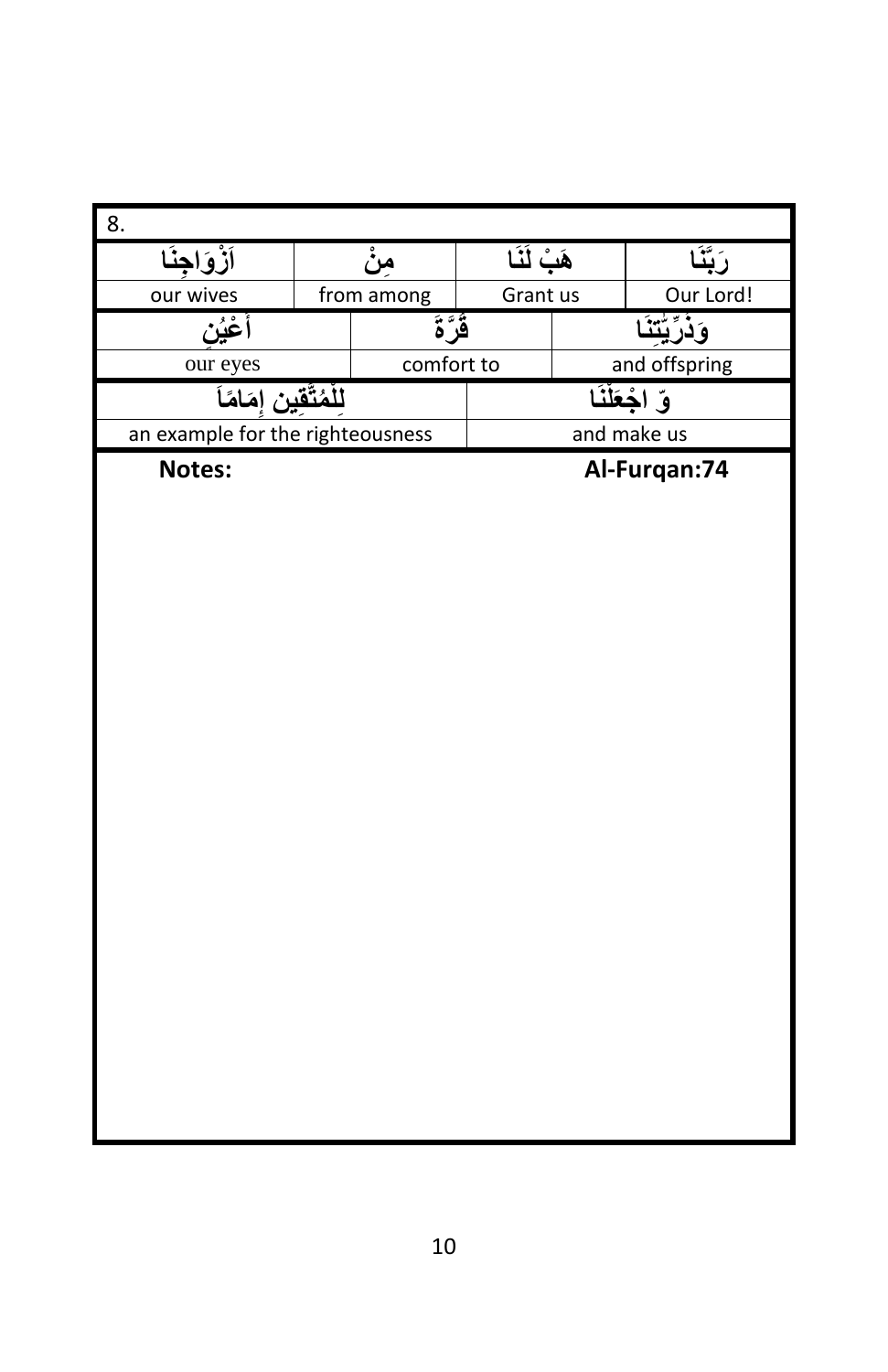| 9.                 |                      |                 |                 |
|--------------------|----------------------|-----------------|-----------------|
| <u>وَإِنْ لَمْ</u> | أَنْفُسَنَا          | ظَلَمْنَآ       | رَبَّذَ         |
| if You do not      | ourselves            | we have wronged | Our Lord!       |
|                    | وَتَرْحَمْنَا        |                 | تَغْفَر لَنَا ْ |
|                    | and have mercy on us |                 | forgive us      |
|                    | مِنَ الْخُسِرِينَ    |                 | لَنَكُونَنَّ    |
|                    | be among the losers  |                 | we would surely |
| Notes:             |                      |                 | Al-A'raf:23     |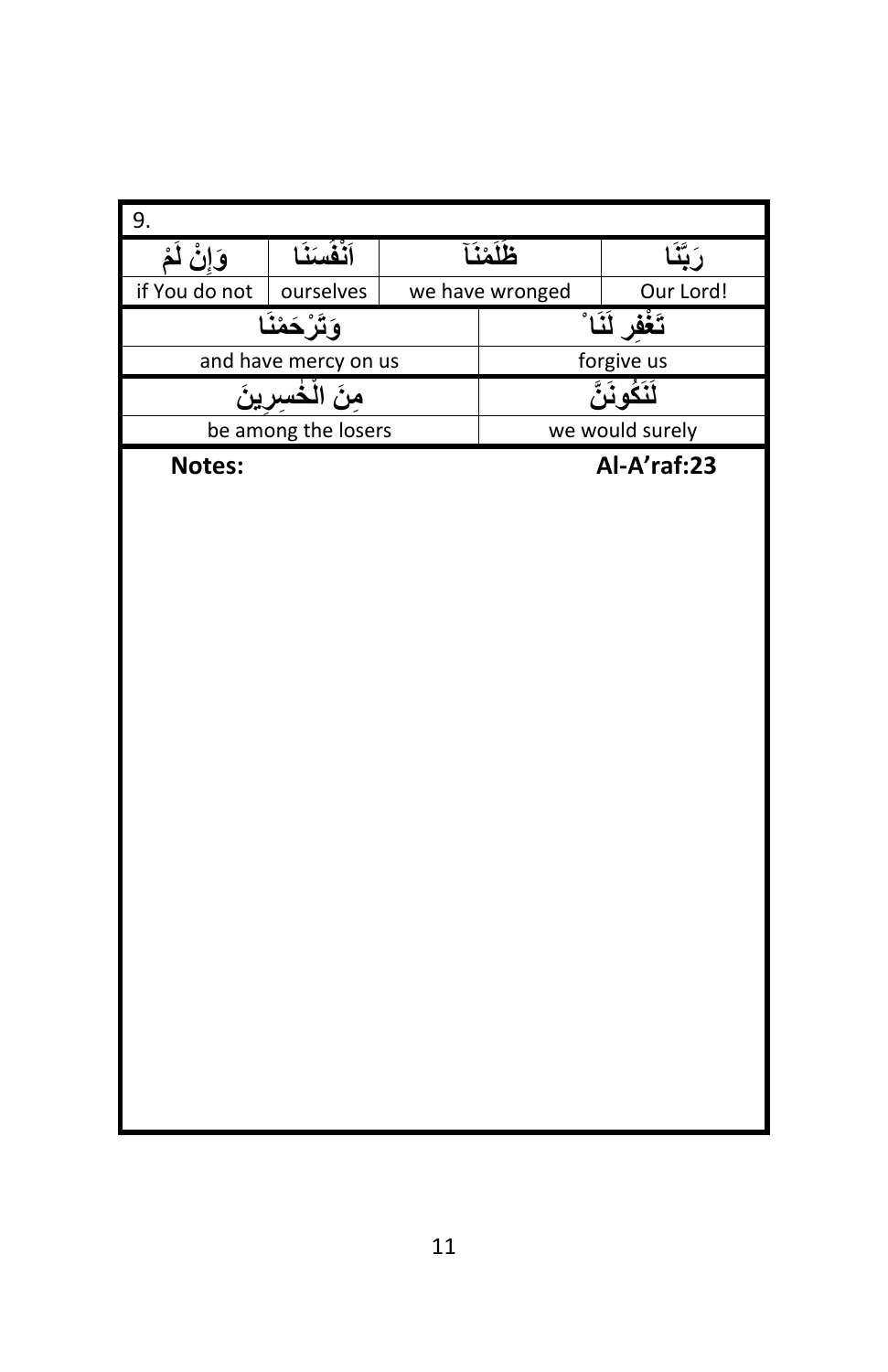| 10.                 |                         |                  |               |  |                |  |                |
|---------------------|-------------------------|------------------|---------------|--|----------------|--|----------------|
| وَإِسْرَافَنَا      | ذنُوبَنَا               |                  | اغْفُلْ لَنَا |  | رَبَّنَا       |  |                |
| and the excess      | our sins                |                  | forgive us    |  | Our Lord!      |  |                |
| [committed]         |                         |                  |               |  |                |  |                |
| وَانْصُرْنَا        | أقذامَنَا               | وَثَبَّتْ        |               |  |                |  | فِيْ أَمْرِنَا |
| and give us victory | our feet                | and plant firmly |               |  | in our affairs |  |                |
|                     | الْقَوْمِ الْكَافِرِينَ |                  |               |  | عَلَم          |  |                |
|                     | disbelieving people     |                  |               |  | over the       |  |                |
| Notes:              |                         |                  |               |  | Al-'Imran:134  |  |                |
|                     |                         |                  |               |  |                |  |                |
|                     |                         |                  |               |  |                |  |                |
|                     |                         |                  |               |  |                |  |                |
|                     |                         |                  |               |  |                |  |                |
|                     |                         |                  |               |  |                |  |                |
|                     |                         |                  |               |  |                |  |                |
|                     |                         |                  |               |  |                |  |                |
|                     |                         |                  |               |  |                |  |                |
|                     |                         |                  |               |  |                |  |                |
|                     |                         |                  |               |  |                |  |                |
|                     |                         |                  |               |  |                |  |                |
|                     |                         |                  |               |  |                |  |                |
|                     |                         |                  |               |  |                |  |                |
|                     |                         |                  |               |  |                |  |                |
|                     |                         |                  |               |  |                |  |                |
|                     |                         |                  |               |  |                |  |                |
|                     |                         |                  |               |  |                |  |                |
|                     |                         |                  |               |  |                |  |                |
|                     |                         |                  |               |  |                |  |                |
|                     |                         |                  |               |  |                |  |                |
|                     |                         |                  |               |  |                |  |                |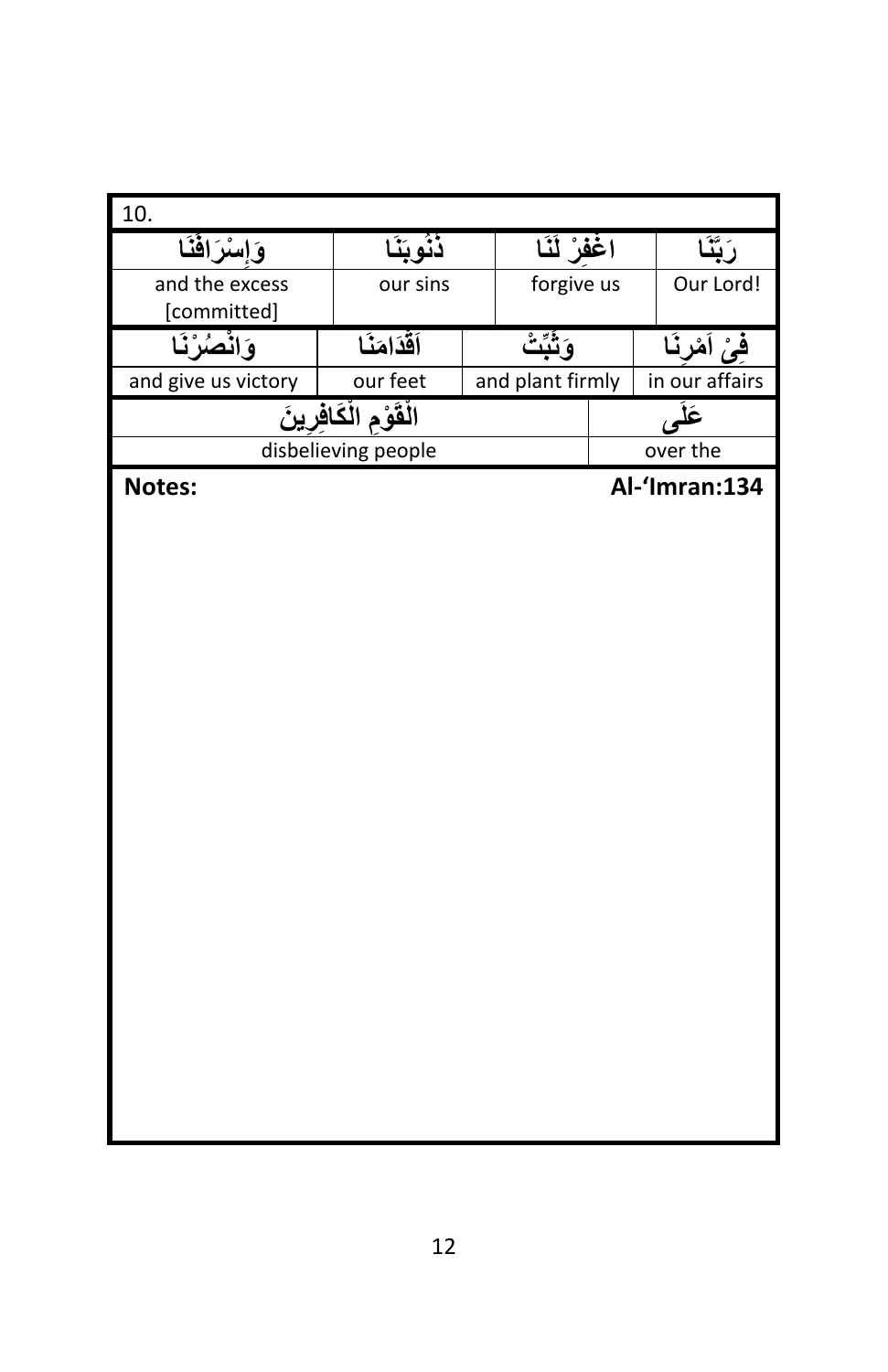| 11.                          |             |                      |                            |          |                |       |                                  |
|------------------------------|-------------|----------------------|----------------------------|----------|----------------|-------|----------------------------------|
| إنْ نَسينَا                  | تُؤَاخذُنَآ |                      |                            |          | Ý              |       | <u>َ بَدَ</u>                    |
| if we have forgotten         |             | impose blame upon us |                            |          | Do             |       | Our                              |
|                              |             |                      |                            |          | not            |       | Lord!                            |
| عَلَيْنَآ إصْرًا             |             | وَلا تَحْمَلْ        |                            | رَبَّنَا |                |       | أَوْ أَخْطَأَنَا                 |
| upon us a burden             |             | and lay not          |                            |          | Our            |       | or erred                         |
|                              |             |                      |                            |          | Lord           |       |                                  |
| رَبَّنَا وَلاَ تُحَمِّلْنَا  |             | منْ قَبْلَنَا        |                            |          |                |       | كَمَا حَمَلْتَهُ عَلَى الَّذِينَ |
| Our Lord, and burden us      |             | before us            |                            |          |                |       | which You laid upon              |
| not                          |             |                      |                            |          |                | those |                                  |
| وَاغْفِرْ لَنَا وَارْحَمْنَا |             | وَإِعْفُ عَنَّا      | مَا لاَ طَاقَةٌ لَنَا سَهَ |          |                |       |                                  |
| and forgive us; and have     |             | And pardon us        | that which we have         |          |                |       |                                  |
| mercy upon us                |             | no ability to bear.  |                            |          |                |       |                                  |
|                              |             |                      |                            |          |                |       |                                  |
| القوْم الْكَافْرِ بِنَ       |             | فَانْصُرْ نَا عَلَم  |                            |          | أنتَ مَوْلانًا |       |                                  |
| the disbelieving             |             | so give us victory   |                            |          |                |       | You are our protector            |
| people                       |             | over                 |                            |          |                |       |                                  |
| Notes:                       |             |                      |                            |          |                |       | Al-Bagarah: 286                  |
|                              |             |                      |                            |          |                |       |                                  |
|                              |             |                      |                            |          |                |       |                                  |
|                              |             |                      |                            |          |                |       |                                  |
|                              |             |                      |                            |          |                |       |                                  |
|                              |             |                      |                            |          |                |       |                                  |
|                              |             |                      |                            |          |                |       |                                  |
|                              |             |                      |                            |          |                |       |                                  |
|                              |             |                      |                            |          |                |       |                                  |
|                              |             |                      |                            |          |                |       |                                  |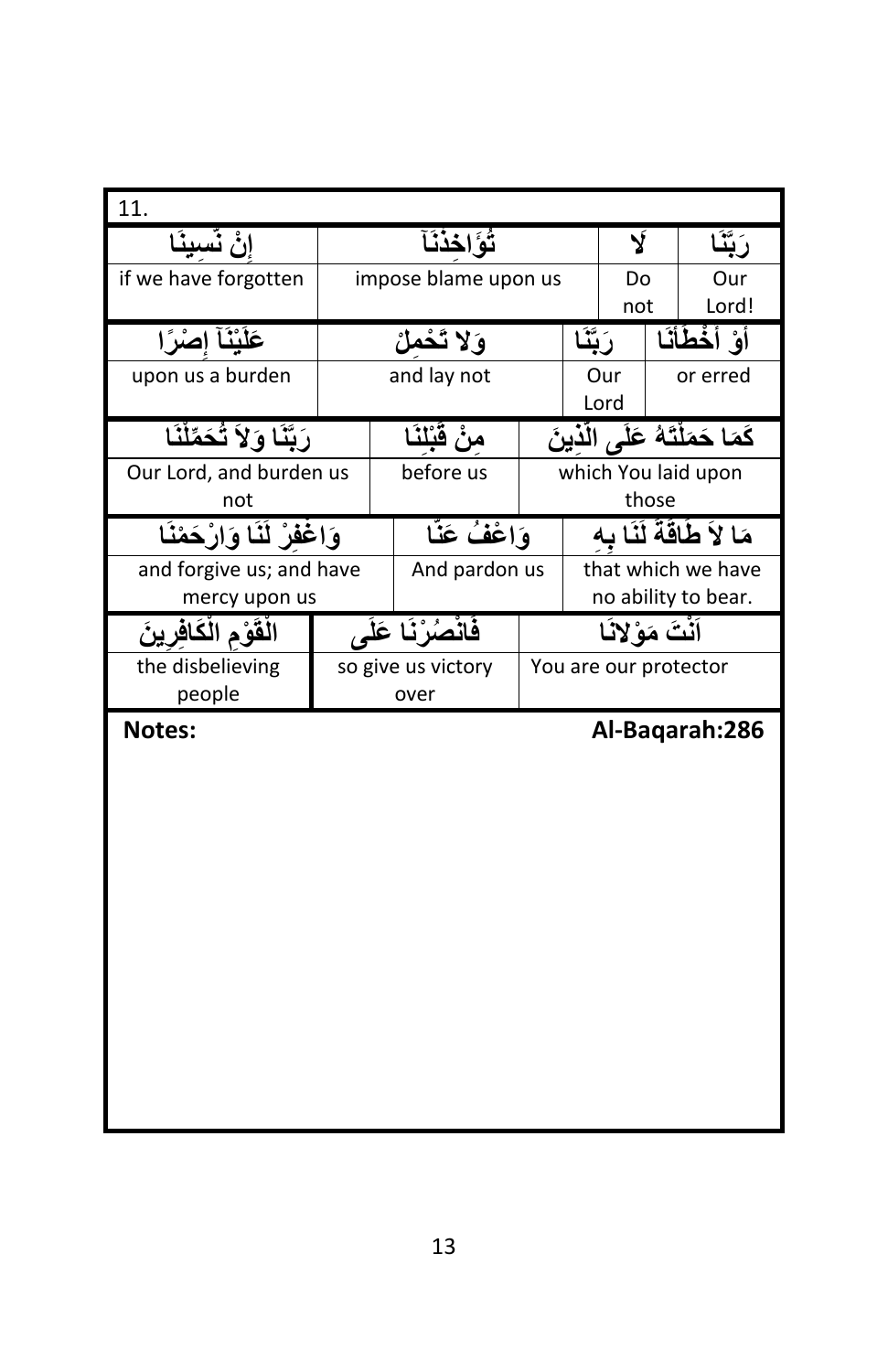| 12.                |                     |              |                         |
|--------------------|---------------------|--------------|-------------------------|
| <u>وَكَفُرْ</u>    | لَّنَا ذَنُوبَنَا   | فَاغْفُرْ    | رَبَّنَا                |
| and remove         | us our sins         | so forgive   | Our Lord                |
| مَعَ الْأَبْرَارِ  | وَتَوَفَّنَا        |              | عَنَّا سَيِّئَاتِنَا    |
| with the righteous | and cause us to die |              | from us our<br>misdeeds |
| Notes:             |                     | Al-Imran:193 |                         |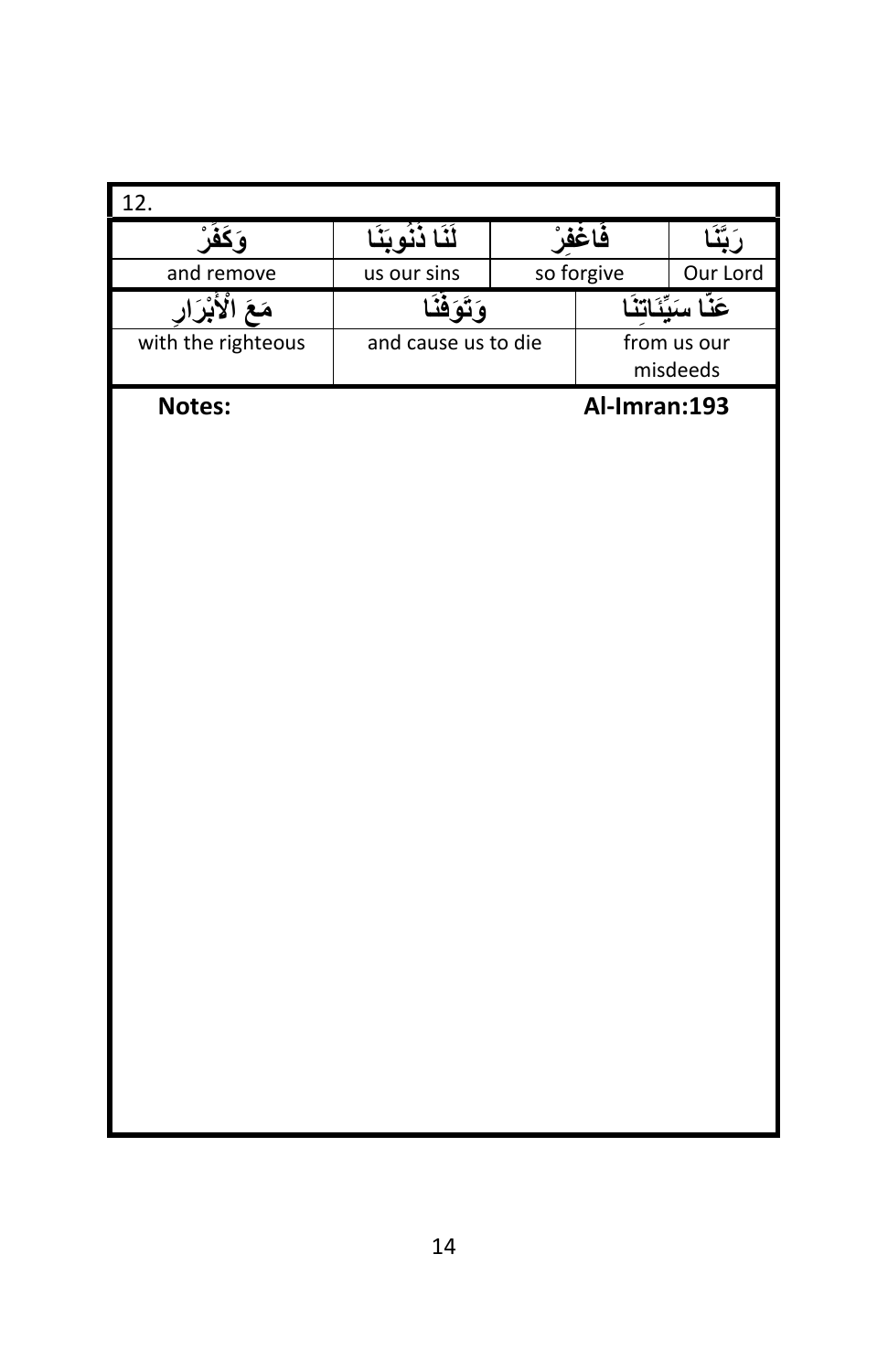| 13.          |           |                  |                  |               |                          |
|--------------|-----------|------------------|------------------|---------------|--------------------------|
| الْعَلِيمُ   | السنّميعُ | انَّكَ أَنْتَ    | تَقَبَّلْ مِنَّا |               | رَبَّذَ                  |
| the          | the       | Indeed You are   |                  | Accept [this] | Our                      |
| Knowing      | Hearing   |                  |                  | from us       | Lord!                    |
| الرَّحيمُ    |           | التَّوَّابُ      |                  | أثْثَ         | وَثُبْ عَلَيْنَا إِنَّكَ |
| the Merciful |           | the Accepting of |                  | You are       | and accept our           |
|              |           | repentance       |                  |               | repentance               |
| Notes:       |           |                  |                  |               | Al-Baqarah: 127-128      |
|              |           |                  |                  |               |                          |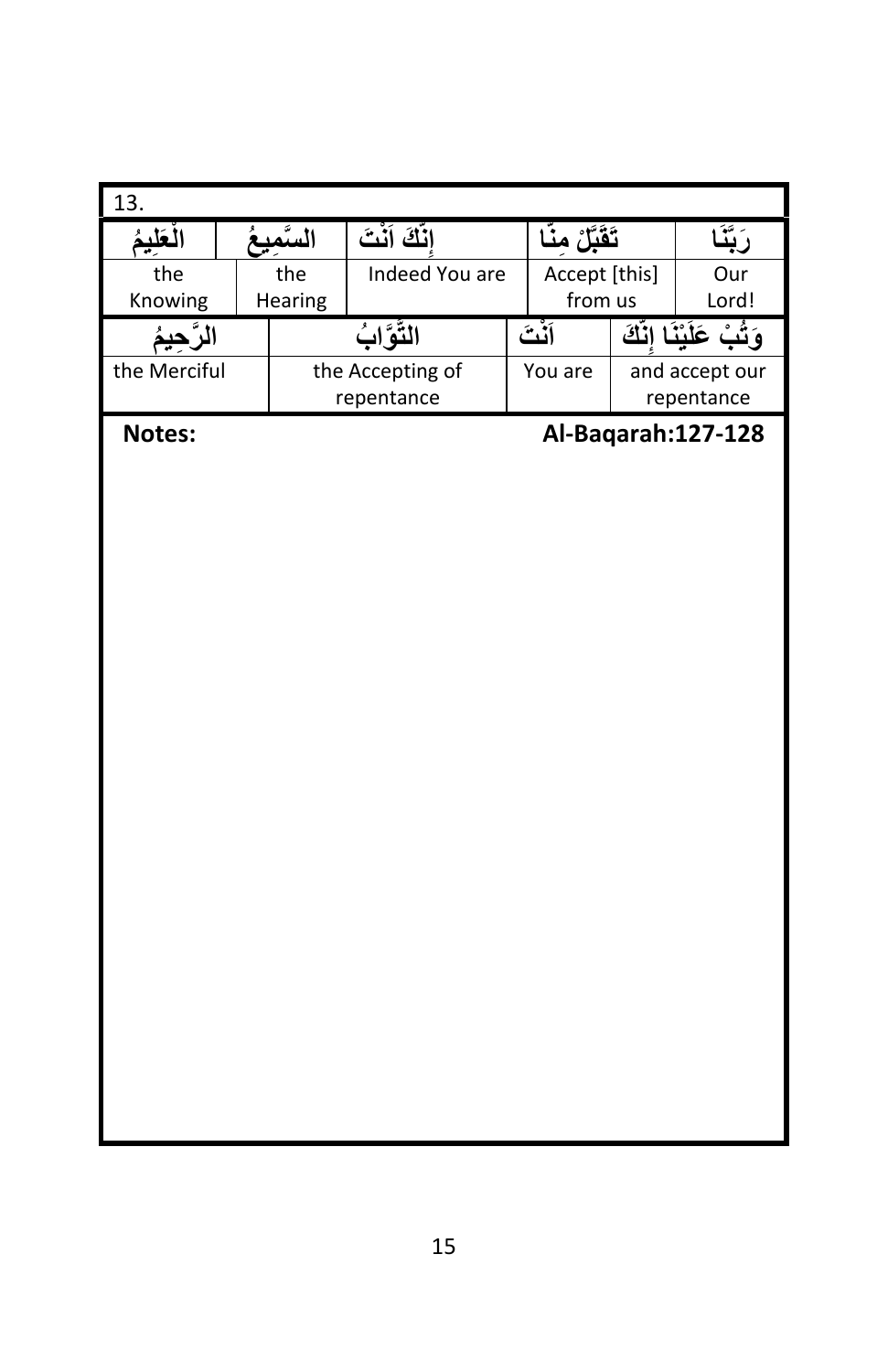| 14.                   |                 |             |               |
|-----------------------|-----------------|-------------|---------------|
| الْمُفْسِدِينَ        | عَلَى الْقَوْمِ | انْصُرْنِيْ | رَبِّ         |
| the corrupting people | against         | support me  | My Lord       |
| Notes:                |                 |             | Al-Ankabut:30 |
|                       |                 |             |               |
|                       |                 |             |               |
|                       |                 |             |               |
|                       |                 |             |               |
|                       |                 |             |               |
|                       |                 |             |               |
|                       |                 |             |               |
|                       |                 |             |               |
|                       |                 |             |               |
|                       |                 |             |               |
|                       |                 |             |               |
|                       |                 |             |               |
|                       |                 |             |               |
|                       |                 |             |               |
|                       |                 |             |               |
|                       |                 |             |               |
|                       |                 |             |               |
|                       |                 |             |               |
|                       |                 |             |               |
|                       |                 |             |               |
|                       |                 |             |               |
|                       |                 |             |               |
|                       |                 |             |               |
|                       |                 |             |               |
|                       |                 |             |               |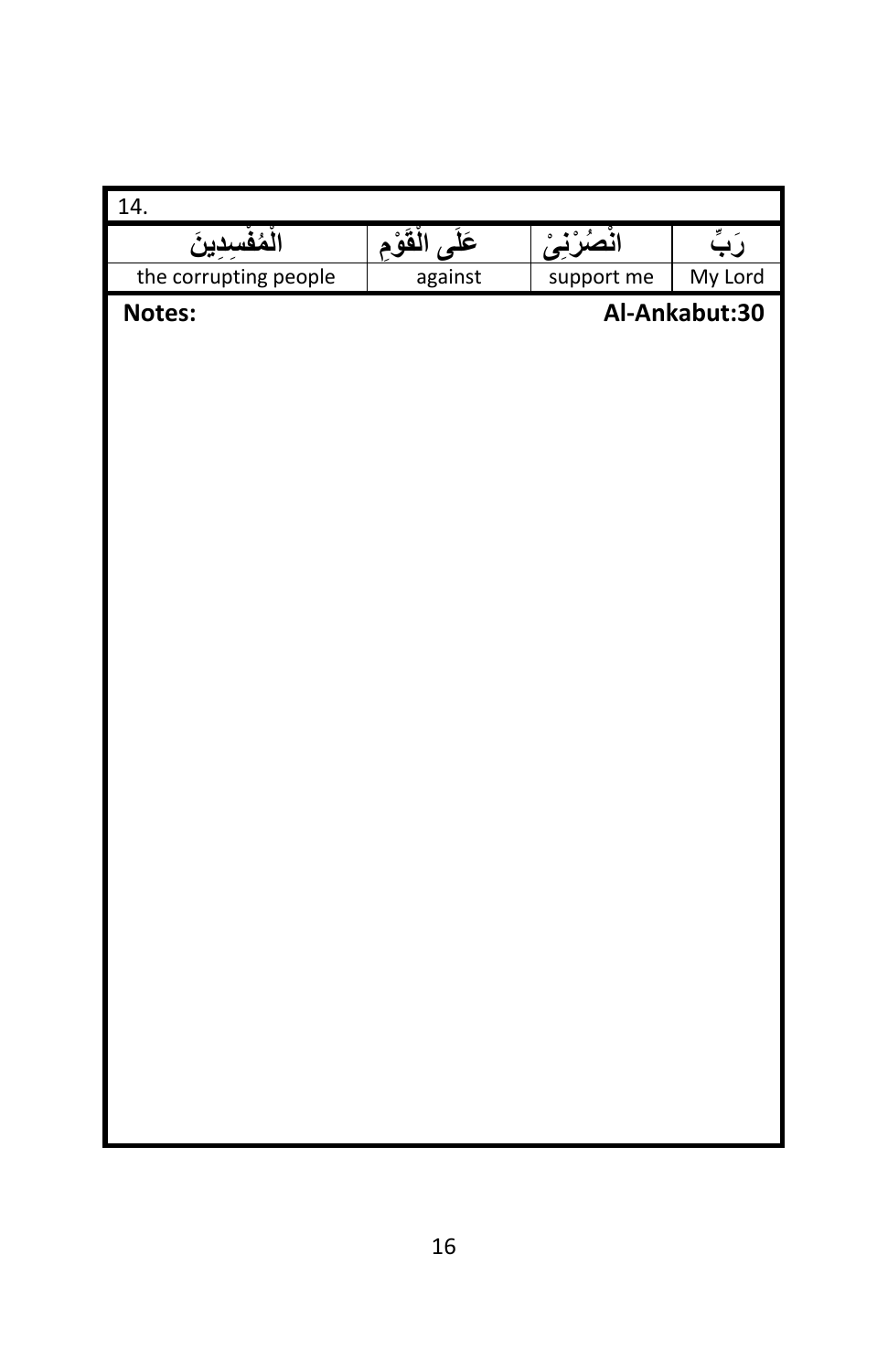| 15.                          |                |                      |                   |                      |
|------------------------------|----------------|----------------------|-------------------|----------------------|
| الشَّيَاطِينِ                | مِنْ هَمَزَاتِ | أَعُوذُ بِكَ         |                   | رَبِّ                |
| the devils                   | from the       | I seek refuge in You |                   | My Lord              |
|                              | incitements of |                      |                   |                      |
| اَنْ يَّحْضُرُون             |                | رَبٍّ                |                   | وَأَعُوذُ بِكَ       |
| lest they be present with me |                | my Lord              |                   | And I seek refuge in |
|                              |                |                      |                   | You                  |
| Notes:                       |                |                      | Al-Mu'minun:97-98 |                      |
|                              |                |                      |                   |                      |
|                              |                |                      |                   |                      |
|                              |                |                      |                   |                      |
|                              |                |                      |                   |                      |
|                              |                |                      |                   |                      |
|                              |                |                      |                   |                      |
|                              |                |                      |                   |                      |
|                              |                |                      |                   |                      |
|                              |                |                      |                   |                      |
|                              |                |                      |                   |                      |
|                              |                |                      |                   |                      |
|                              |                |                      |                   |                      |
|                              |                |                      |                   |                      |
|                              |                |                      |                   |                      |
|                              |                |                      |                   |                      |
|                              |                |                      |                   |                      |
|                              |                |                      |                   |                      |
|                              |                |                      |                   |                      |
|                              |                |                      |                   |                      |
|                              |                |                      |                   |                      |
|                              |                |                      |                   |                      |
|                              |                |                      |                   |                      |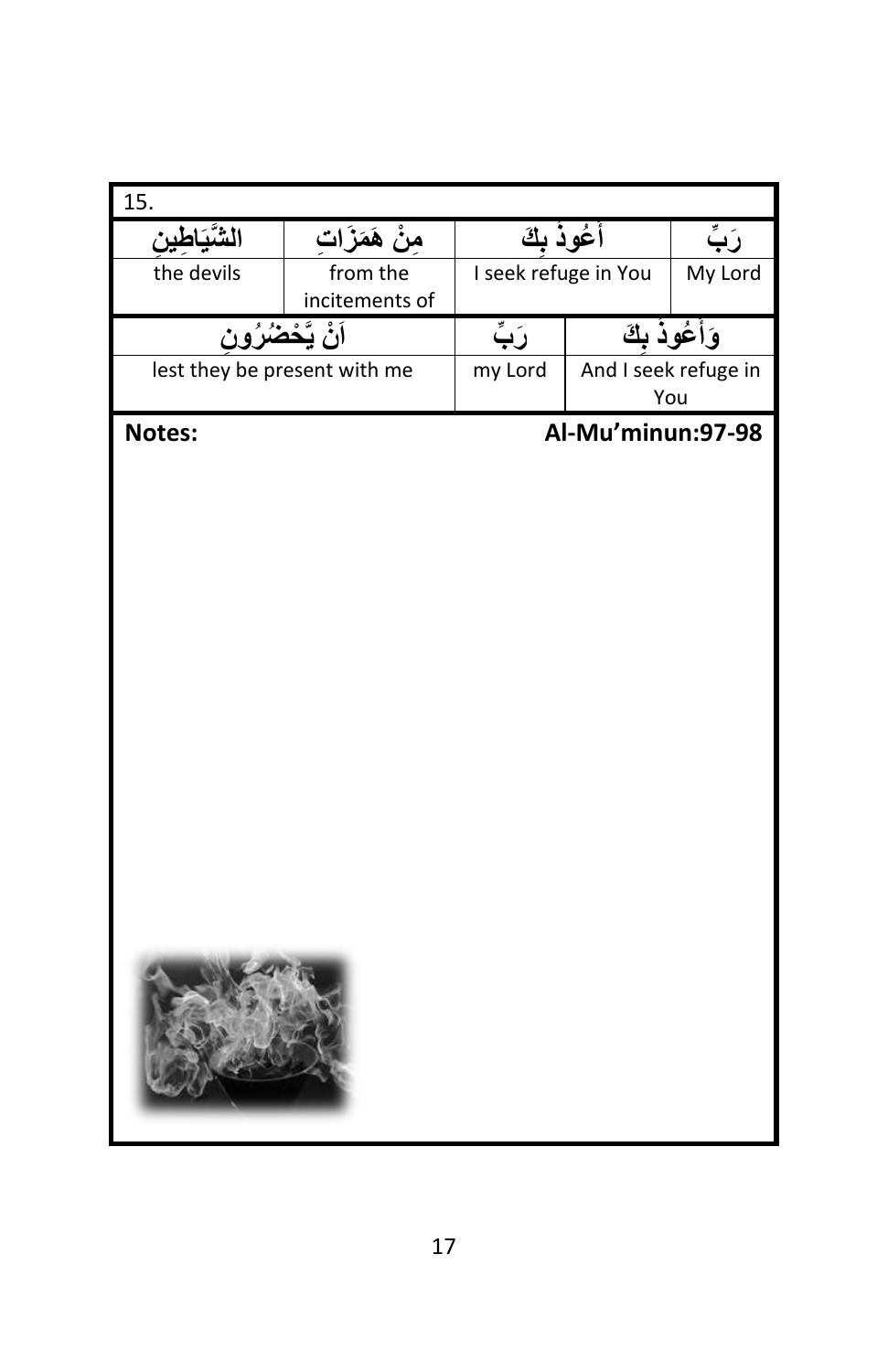| 16.                          |       |                          |                    |
|------------------------------|-------|--------------------------|--------------------|
| لِلْقَوْمِ الظَّالِمِينَ     | فتنة  | لا تَجْعَلْنَا           | رَبَّذَ            |
| the wrongdoing               | trial | Make us not [objects of] | Our                |
| people                       |       |                          | Lord!              |
| مِنَ الْقَوْمِ الْكَافِرِينَ |       | <u>ىرَ حْمَتْكَ</u>      | وَنَخّذَ           |
| from the disbelieving people |       | by your                  | and save           |
|                              |       | mercy                    | us                 |
| Notes:                       |       |                          | <b>Yunus:85-86</b> |
|                              |       |                          |                    |
|                              |       |                          |                    |
|                              |       |                          |                    |
|                              |       |                          |                    |
|                              |       |                          |                    |
|                              |       |                          |                    |
|                              |       |                          |                    |
|                              |       |                          |                    |
|                              |       |                          |                    |
|                              |       |                          |                    |
|                              |       |                          |                    |
|                              |       |                          |                    |
|                              |       |                          |                    |
|                              |       |                          |                    |
|                              |       |                          |                    |
|                              |       |                          |                    |
|                              |       |                          |                    |
|                              |       |                          |                    |
|                              |       |                          |                    |
|                              |       |                          |                    |
|                              |       |                          |                    |
|                              |       |                          |                    |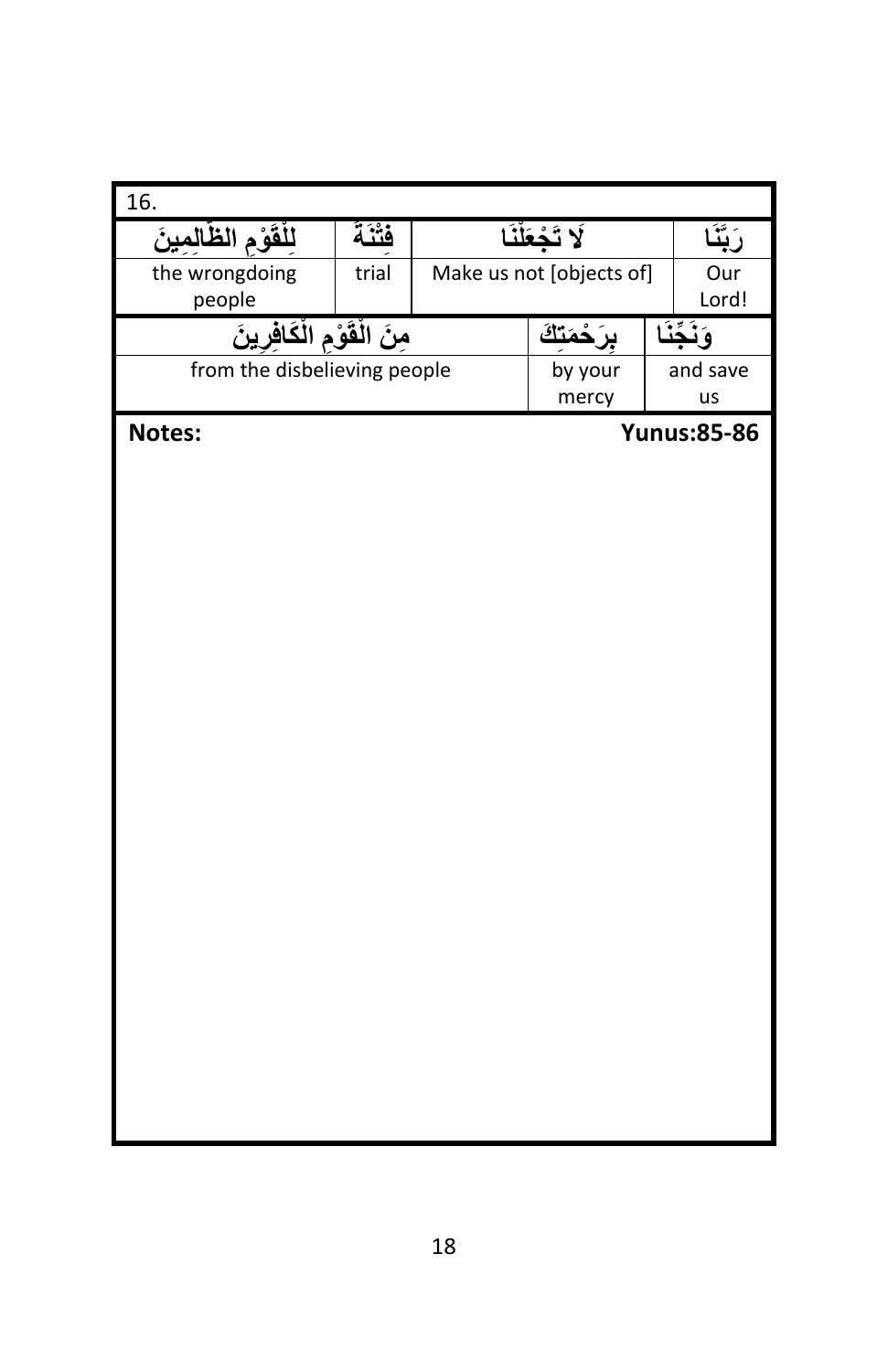| 17.                            |                   |                  |               |
|--------------------------------|-------------------|------------------|---------------|
| وَاتَّبَعْنَا                  | أنزلت             | آمَنَّا بِمَأ    | رَبَّنَآ      |
| and have                       | what you revealed | We have believed | Our           |
| followed                       |                   | in               | Lord!         |
| مَعَ الشَّاهِدِينَ             |                   | فاكْتُنْنَا      | الرَّسُولَ    |
| among the witnesses [to truth] |                   | so register us   | the messenger |
| Notes:                         |                   |                  | Al-'Imran:53  |
|                                |                   |                  |               |
|                                |                   |                  |               |
|                                |                   |                  |               |
|                                |                   |                  |               |
|                                |                   |                  |               |
|                                |                   |                  |               |
|                                |                   |                  |               |
|                                |                   |                  |               |
|                                |                   |                  |               |
|                                |                   |                  |               |
|                                |                   |                  |               |
|                                |                   |                  |               |
|                                |                   |                  |               |
|                                |                   |                  |               |
|                                |                   |                  |               |
|                                |                   |                  |               |
|                                |                   |                  |               |
|                                |                   |                  |               |
|                                |                   |                  |               |
|                                |                   |                  |               |
|                                |                   |                  |               |
|                                |                   |                  |               |
|                                |                   |                  |               |
|                                |                   |                  |               |
|                                |                   |                  |               |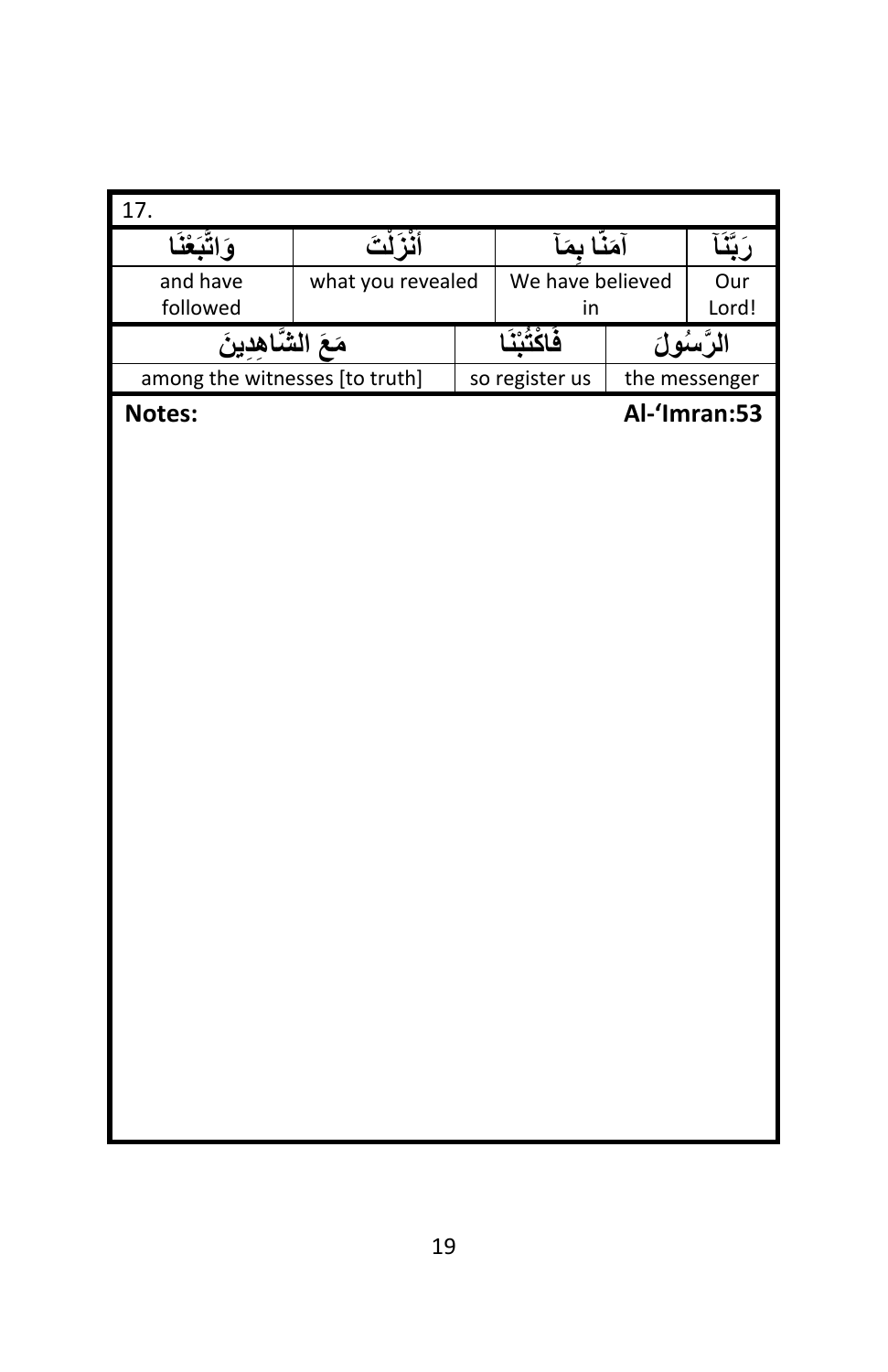| 18.                 |               |                   |               |            |               |
|---------------------|---------------|-------------------|---------------|------------|---------------|
| الّذينَ سَبَقُونَـا |               | وَلإِخْوَانِنَآ   | اغْفُلْ لَنَا |            | رَبَّذَ       |
| who preceded us     |               | and our           |               | Forgive us | Our           |
|                     |               | brothers          |               |            | Lord!         |
| غلاً لَلّذينَ       | فِی ڤَلُوبنَا |                   | وَلا تَجْعَلْ |            | بالإيمان      |
| [any] resentment    |               | in our hearts     | and put not   |            | in faith      |
| toward those who    |               |                   |               |            |               |
| انگ                 |               | رَبَّنَا          |               |            | أمَنْه        |
| indeed You are      |               | Our Lord          |               |            | have believed |
|                     |               | رَءُوفٌ رَحِيمٌ   |               |            |               |
|                     |               | Kind and Merciful |               |            |               |
| Notes:              |               |                   |               |            | Al-Hashr:10   |
|                     |               |                   |               |            |               |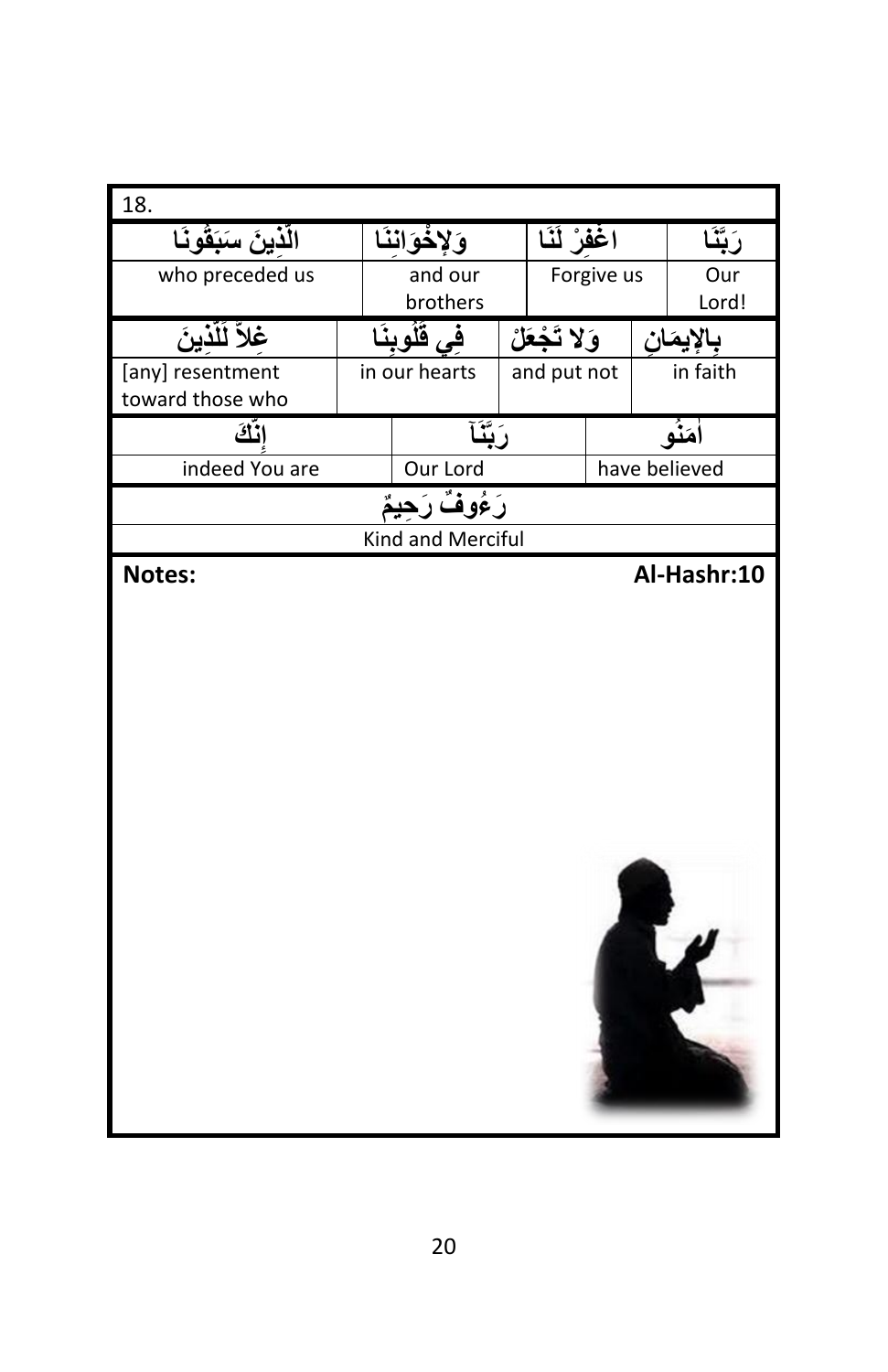| 19.            |                         |                           |             |
|----------------|-------------------------|---------------------------|-------------|
| مُحَمَّد       | <u>عَلَى</u> نَبِيِّنَا | صَلِّ وَسَلَّمْ           | اَللَّهُمَّ |
| Muhammad (saw) | upon our<br>prophet     | Send prayers<br>and peace | O Allah!    |
| Notes:         |                         |                           | At-Tabarani |
|                |                         |                           |             |
|                |                         |                           |             |
|                |                         |                           |             |
|                |                         |                           |             |
|                |                         |                           |             |
|                |                         |                           |             |
|                |                         |                           |             |
|                |                         |                           |             |
|                |                         |                           |             |
|                |                         |                           |             |
|                |                         |                           |             |
|                |                         |                           |             |
|                |                         |                           |             |
|                |                         |                           |             |
|                |                         |                           |             |
|                |                         |                           |             |
|                |                         |                           |             |
|                |                         |                           |             |
|                |                         |                           |             |
|                |                         |                           |             |
|                |                         |                           |             |
|                |                         |                           |             |
|                |                         |                           |             |
|                |                         |                           |             |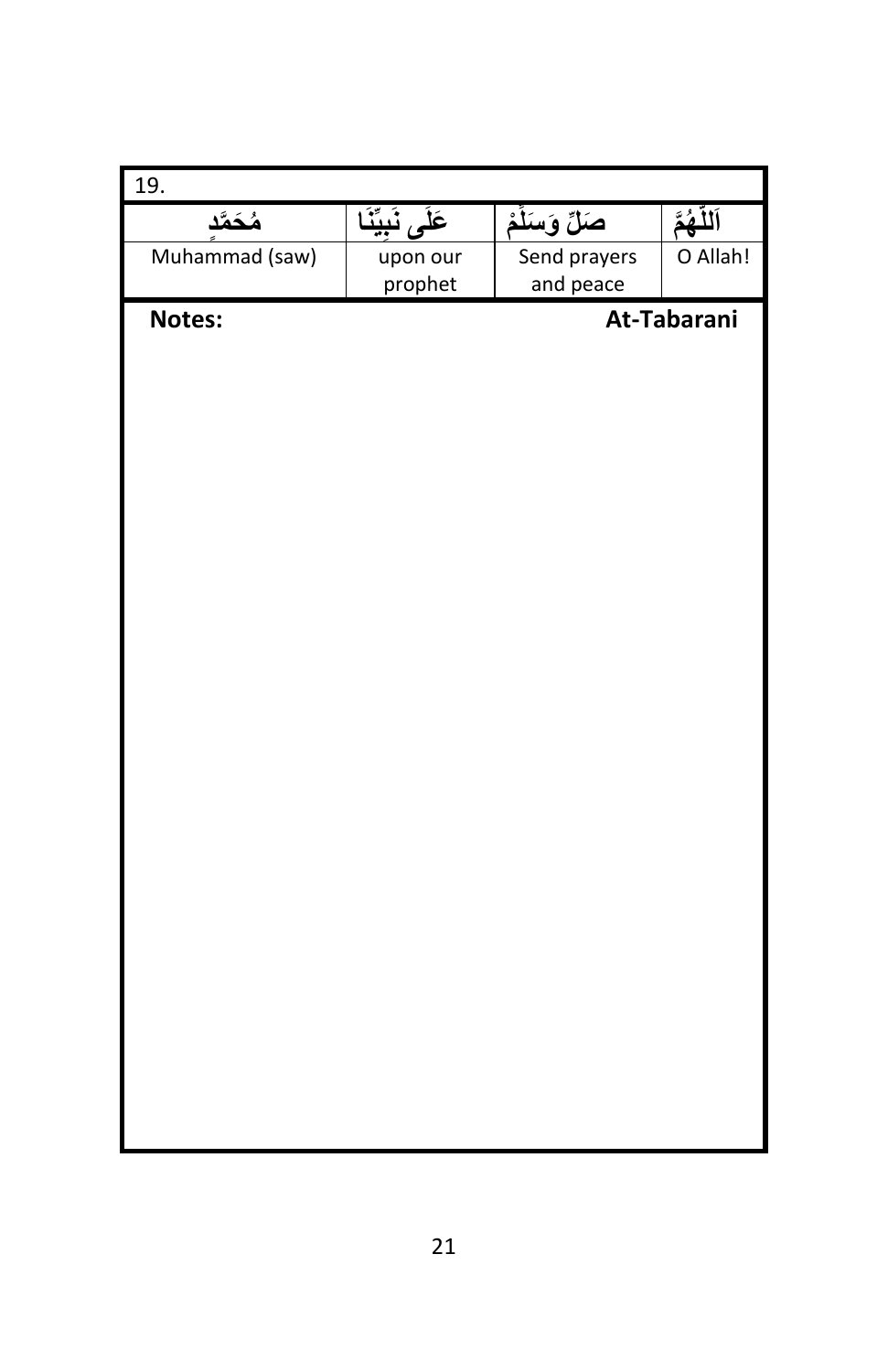| 20.                      |                                    |                      |
|--------------------------|------------------------------------|----------------------|
| عَدَدَ خَلْقه            | وَ بِحَمْدِهِ                      | سُبْحَانَ اللهِ      |
| by the number of His     | and I praise                       | How perfect Allah is |
| creation                 | Him                                |                      |
| وَ مِدَادَ كَلِمَاتَه    | وَ زِنَةَ عَرْشَه                  | رضَا نَفْسه          |
| and the ink of His words | and by the weight<br>of His throne | and His pleasure     |
| Notes:                   |                                    | <b>Sahih Muslim</b>  |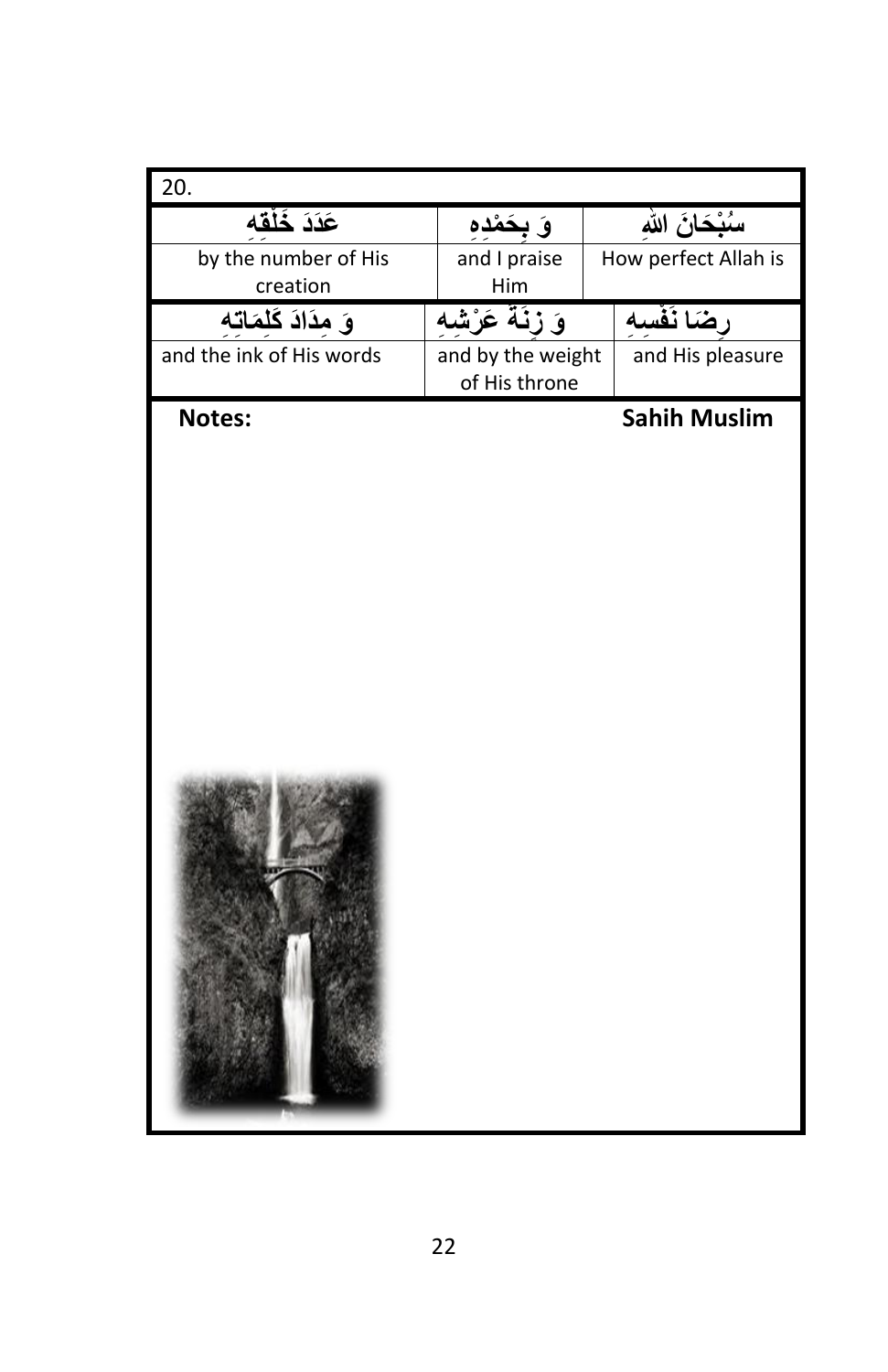| $\overline{21}$ . |         |            |               |             |
|-------------------|---------|------------|---------------|-------------|
| خَيْر فَقِيرٌ     | إِلَىَّ | أَنْزَلْتَ | إِنِّيْ لِمَا | رَبِّ       |
| in need           | to me   | You would  | indeed I am,  | My Lord     |
|                   |         | send down  | for whatever  |             |
| Notes:            |         |            |               | Al-Qasas:24 |
|                   |         |            |               |             |
|                   |         |            |               |             |
|                   |         |            |               |             |
|                   |         |            |               |             |
|                   |         |            |               |             |
|                   |         |            |               |             |
|                   |         |            |               |             |
|                   |         |            |               |             |
|                   |         |            |               |             |
|                   |         |            |               |             |
|                   |         |            |               |             |
|                   |         |            |               |             |
|                   |         |            |               |             |
|                   |         |            |               |             |
|                   |         |            |               |             |
|                   |         |            |               |             |
|                   |         |            |               |             |
|                   |         |            |               |             |
|                   |         |            |               |             |
|                   |         |            |               |             |
|                   |         |            |               |             |
|                   |         |            |               |             |
|                   |         |            |               |             |
|                   |         |            |               |             |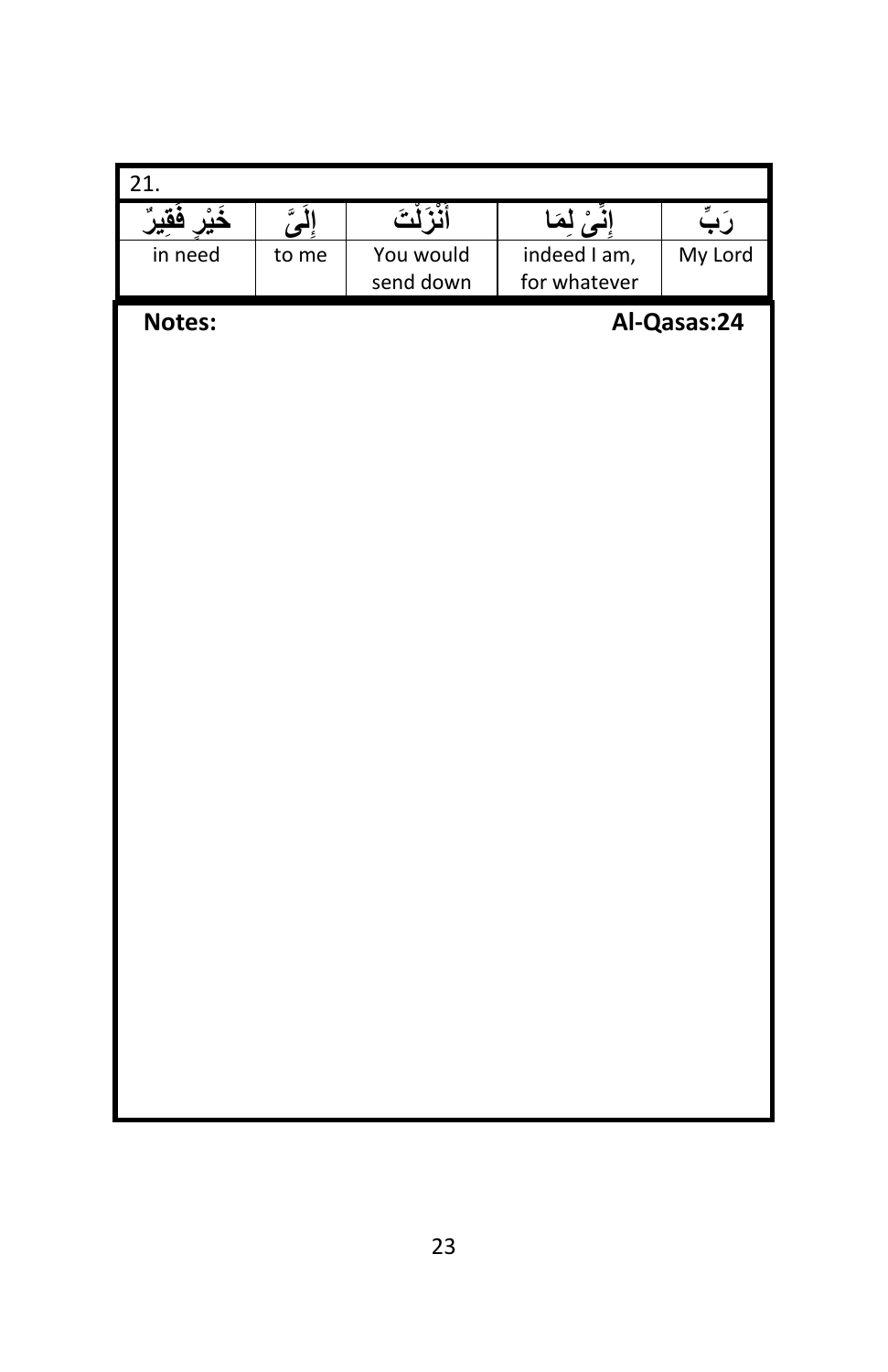| 22.                |                       |               |                |              |
|--------------------|-----------------------|---------------|----------------|--------------|
| وَأَخْرَجْنِ<br>ی  | <u>مُذْخَلَ صِدْق</u> | أَدْخِلْنِي   |                | رَبِّ        |
| and to exit        | a sound               | Cause me to   |                | My Lord!     |
|                    | entrance              | enter         |                |              |
| سُلْطَانًا نَصيرًا | منْ لَدُنْكَ          | وَاجْعَلْ لِي | مُغْرَجَ صِدْق |              |
| a supporting       | from                  | and grant     |                | a sound exit |
| authority          | yourself              | me            |                |              |
| Notes:             |                       |               |                | Al-Isra':80  |
|                    |                       |               |                |              |
|                    |                       |               |                |              |
|                    |                       |               |                |              |
|                    |                       |               |                |              |
|                    |                       |               |                |              |
|                    |                       |               |                |              |
|                    |                       |               |                |              |
|                    |                       |               |                |              |
|                    |                       |               |                |              |
|                    |                       |               |                |              |
|                    |                       |               |                |              |
|                    |                       |               |                |              |
|                    |                       |               |                |              |
|                    |                       |               |                |              |
|                    |                       |               |                |              |
|                    |                       |               |                |              |
|                    |                       |               |                |              |
|                    |                       |               |                |              |
|                    |                       |               |                |              |
|                    |                       |               |                |              |
|                    |                       |               |                |              |
|                    |                       |               |                |              |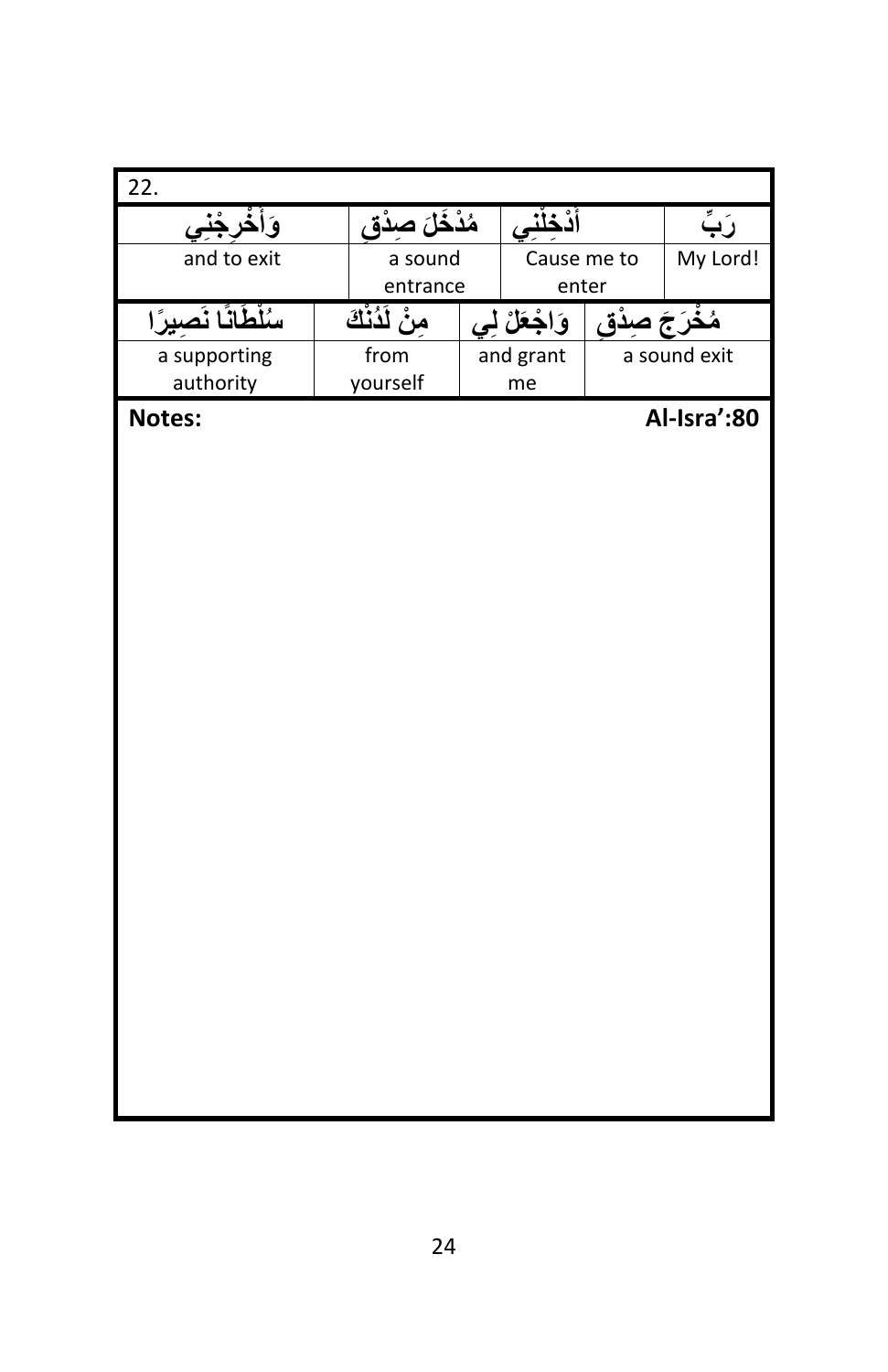| $\overline{23}$ . |               |                 |                               |
|-------------------|---------------|-----------------|-------------------------------|
| بَعْذَ            | فَلُوبَنَا    | لائزغ           | رَبَّذَ                       |
| after             | our hearts    | Let not         | Our                           |
|                   | deviate       |                 | Lord!                         |
| رَحْمَةَ          | منْ لَدُنْكَ  | وَهَبْ لَنَا    | <mark>إِذْ هَدَيْتَنَا</mark> |
| mercy             | from yourself | and grant us    | you have<br>guided us         |
|                   | الْوَهَّابُ   | إنَّكَ أَنْتَ   |                               |
|                   | the Bestower  | Indeed, you are |                               |
| Notes:            |               |                 | Al-'Imran:8                   |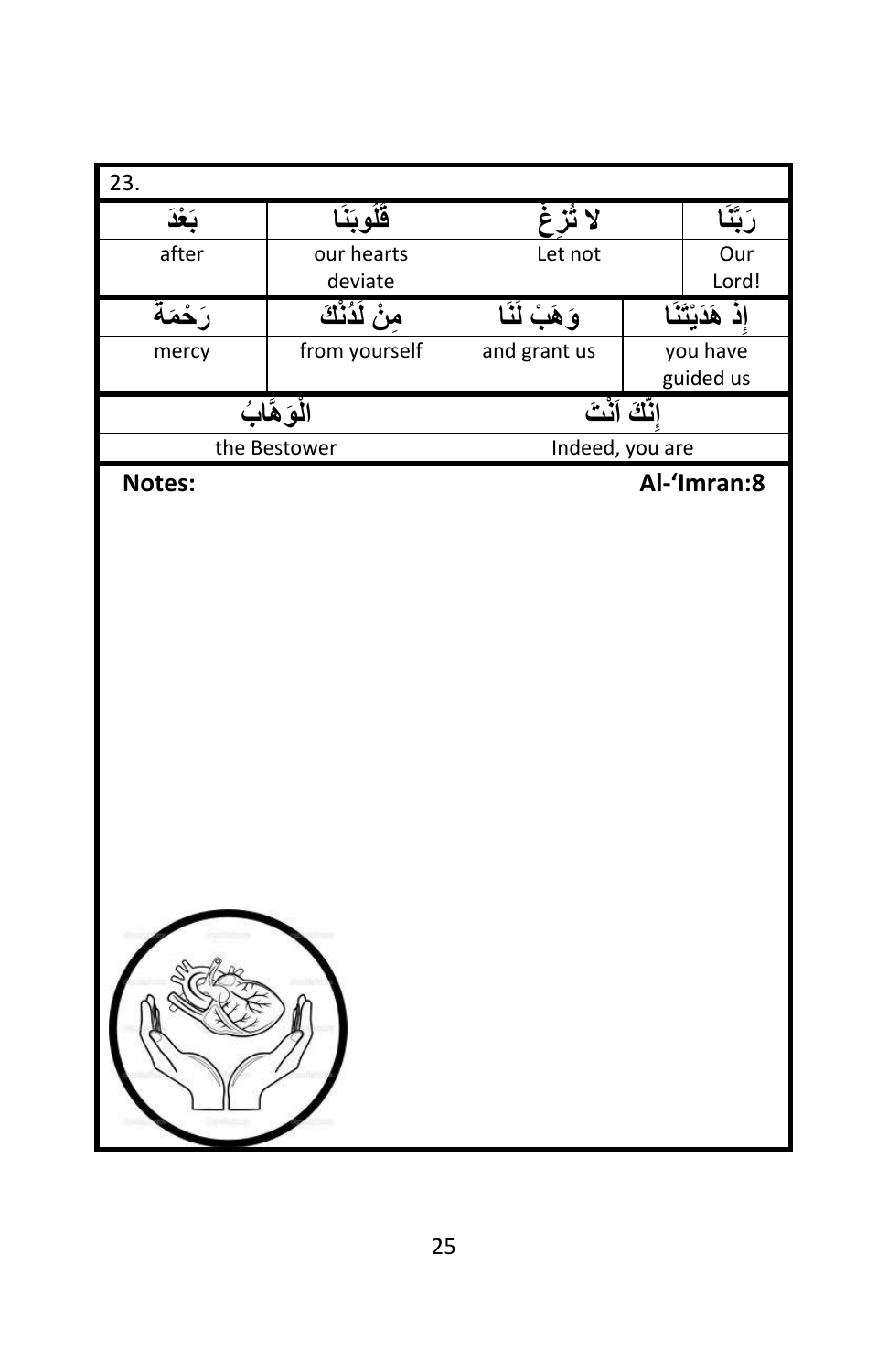| 24.     |                     |          |             |       |                               |  |
|---------|---------------------|----------|-------------|-------|-------------------------------|--|
| عَلَيْه | إلأ هُقَ            | لا إلَهَ |             |       | حَسْبِيَ اللَّهُ              |  |
| On Him  | deity except Him    |          | there is no |       | Sufficient for me is<br>Allah |  |
|         | الْعَرْش الْعَظِيم  | رَبُّ    |             | وَهُو | تَوَكَّلْتُ                   |  |
|         | of the Great Throne | the Lord | and He is   |       | I have relied                 |  |
| Notes:  |                     |          |             |       | At-Taubah:129                 |  |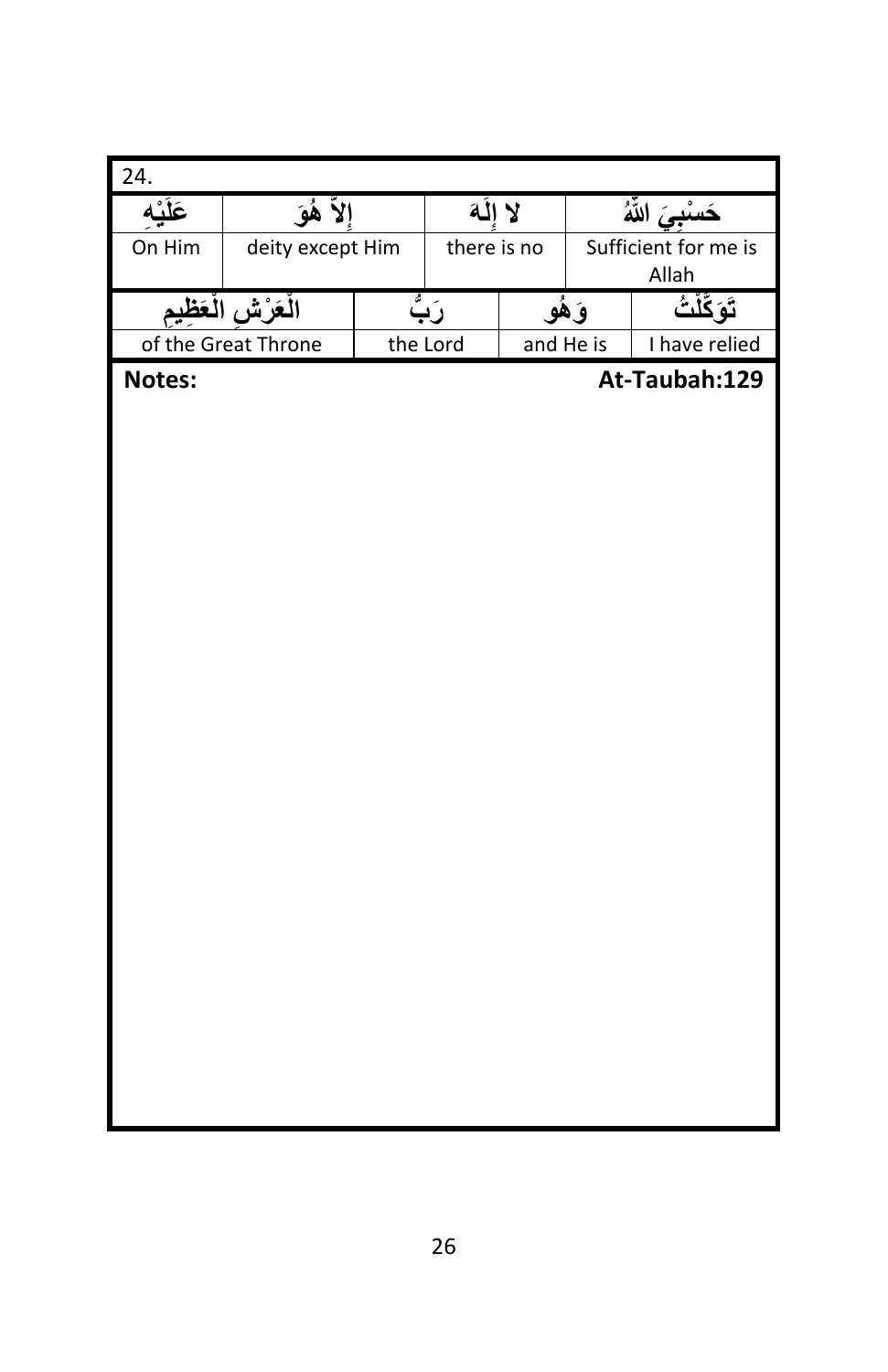| 25.      |                 |          |           |         |             |                          |  |  |
|----------|-----------------|----------|-----------|---------|-------------|--------------------------|--|--|
| ويس      | صَدَري          |          | بی        | اشْرَحْ |             | رَب                      |  |  |
| and ease | my breast [with |          | for me    | Expand  |             | O my Lord                |  |  |
|          | assurance]      |          |           |         |             |                          |  |  |
|          | منْ لسَانى      | عُقْدَةً | وَاخْلُلْ |         | لِي اَمْزِي |                          |  |  |
|          | from my tongue  | the knot | and untie |         |             | for me my task           |  |  |
|          | قو 1            |          |           |         | يَفْقَهُو ا |                          |  |  |
|          | my speech       |          |           |         |             | that they may understand |  |  |
| Notes:   |                 |          |           |         |             | <b>Taha:25-28</b>        |  |  |
|          |                 |          |           |         |             |                          |  |  |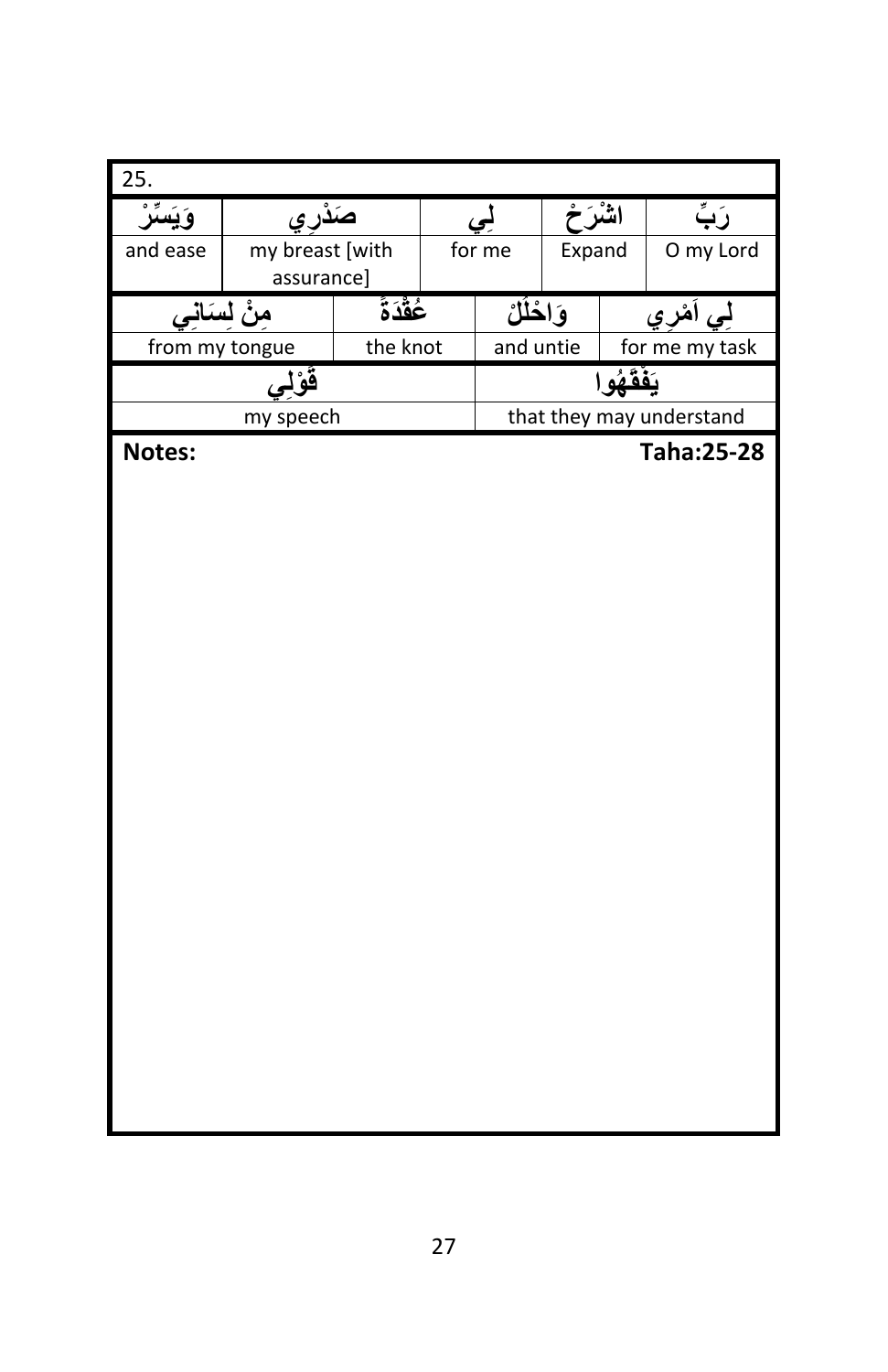| 26.                                                              |      |
|------------------------------------------------------------------|------|
| خُكْمًا<br>بالصَّالحينَ<br>هَبُ<br>وَال                          | رَبَ |
| with the<br>and join<br>authority<br>grant me                    | O my |
| righteous<br>me                                                  | Lord |
| وَاجْعَلْ لِي<br>فِي الأَخِرِينَ<br>وَاحْعَلْنَا<br>لسَانَ صِدَق |      |
| And grant<br>And place me<br>among later<br>a reputation         |      |
| of honor<br>generations<br>me                                    |      |
| وَلا تُـ<br>حَنّة النّعبم<br>فزنی<br>من وَرَڌ                    |      |
| And do not disgrace me<br>among the<br>of the Garden of          |      |
| Pleasure<br>inheritors                                           |      |
| يَوْمَ                                                           |      |
| they are [all] resurrected<br>on the Day                         |      |
| Ash-Shu'ara': 83-85, 87<br>Notes:                                |      |
|                                                                  |      |
|                                                                  |      |
|                                                                  |      |
|                                                                  |      |
|                                                                  |      |
|                                                                  |      |
|                                                                  |      |
|                                                                  |      |
|                                                                  |      |
|                                                                  |      |
|                                                                  |      |
|                                                                  |      |
|                                                                  |      |
|                                                                  |      |
|                                                                  |      |
|                                                                  |      |
|                                                                  |      |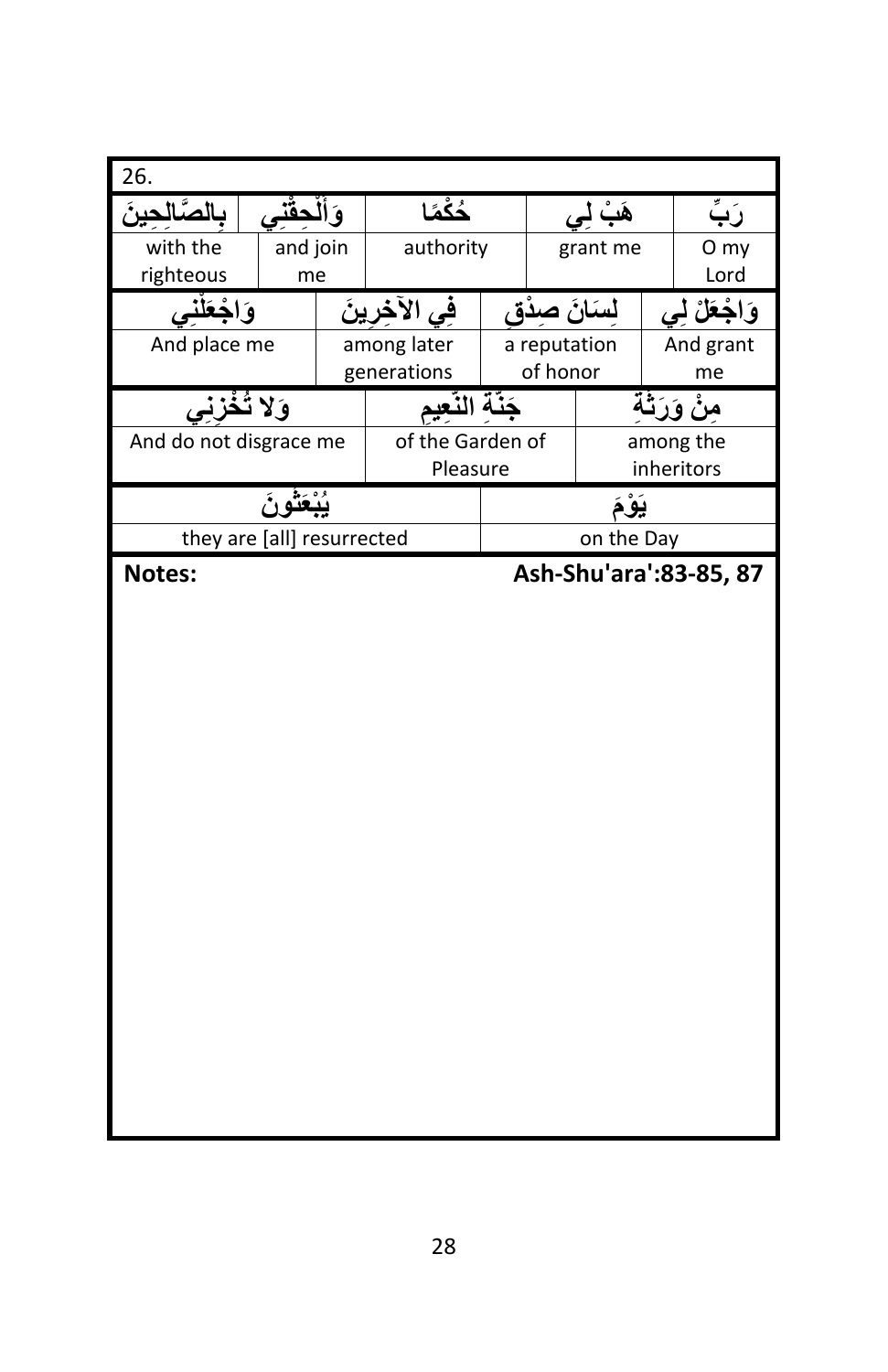| $\overline{27}$ . |                    |                     |                |                      |         |                  |
|-------------------|--------------------|---------------------|----------------|----------------------|---------|------------------|
| أَنْتَ وَلِيِّ    |                    | وَالأَرْ <b>ض</b> ِ |                | المتعلوات            |         | فاطرَ            |
| are my protector  | and earth          |                     | of the heavens |                      | Creator |                  |
| مُسْلَمًا         | تَوَفَّنِيُّ       |                     |                | وَالآخِرَةِ          |         | فِي الدُّنْيَا   |
| a Muslim          | Cause me to die    |                     |                | and in the Hereafter |         | in this world    |
|                   | بالصُّلحينَ        |                     |                | وَالْحِقْنِيْ        |         |                  |
|                   | with the righteous |                     |                | and join me          |         |                  |
| Notes:            |                    |                     |                |                      |         | <b>Yusuf:101</b> |
|                   |                    |                     |                |                      |         |                  |
|                   |                    |                     |                |                      |         |                  |
|                   |                    |                     |                |                      |         |                  |
|                   |                    |                     |                |                      |         |                  |
|                   |                    |                     |                |                      |         |                  |
|                   |                    |                     |                |                      |         |                  |
|                   |                    |                     |                |                      |         |                  |
|                   |                    |                     |                |                      |         |                  |
|                   |                    |                     |                |                      |         |                  |
|                   |                    |                     |                |                      |         |                  |
|                   |                    |                     |                |                      |         |                  |
|                   |                    |                     |                |                      |         |                  |
|                   |                    |                     |                |                      |         |                  |
|                   |                    |                     |                |                      |         |                  |
|                   |                    |                     |                |                      |         |                  |
|                   |                    |                     |                |                      |         |                  |
|                   |                    |                     |                |                      |         |                  |
|                   |                    |                     |                |                      |         |                  |
|                   |                    |                     |                |                      |         |                  |
| <b>UDOOD</b>      |                    |                     |                |                      |         |                  |
|                   |                    |                     |                |                      |         |                  |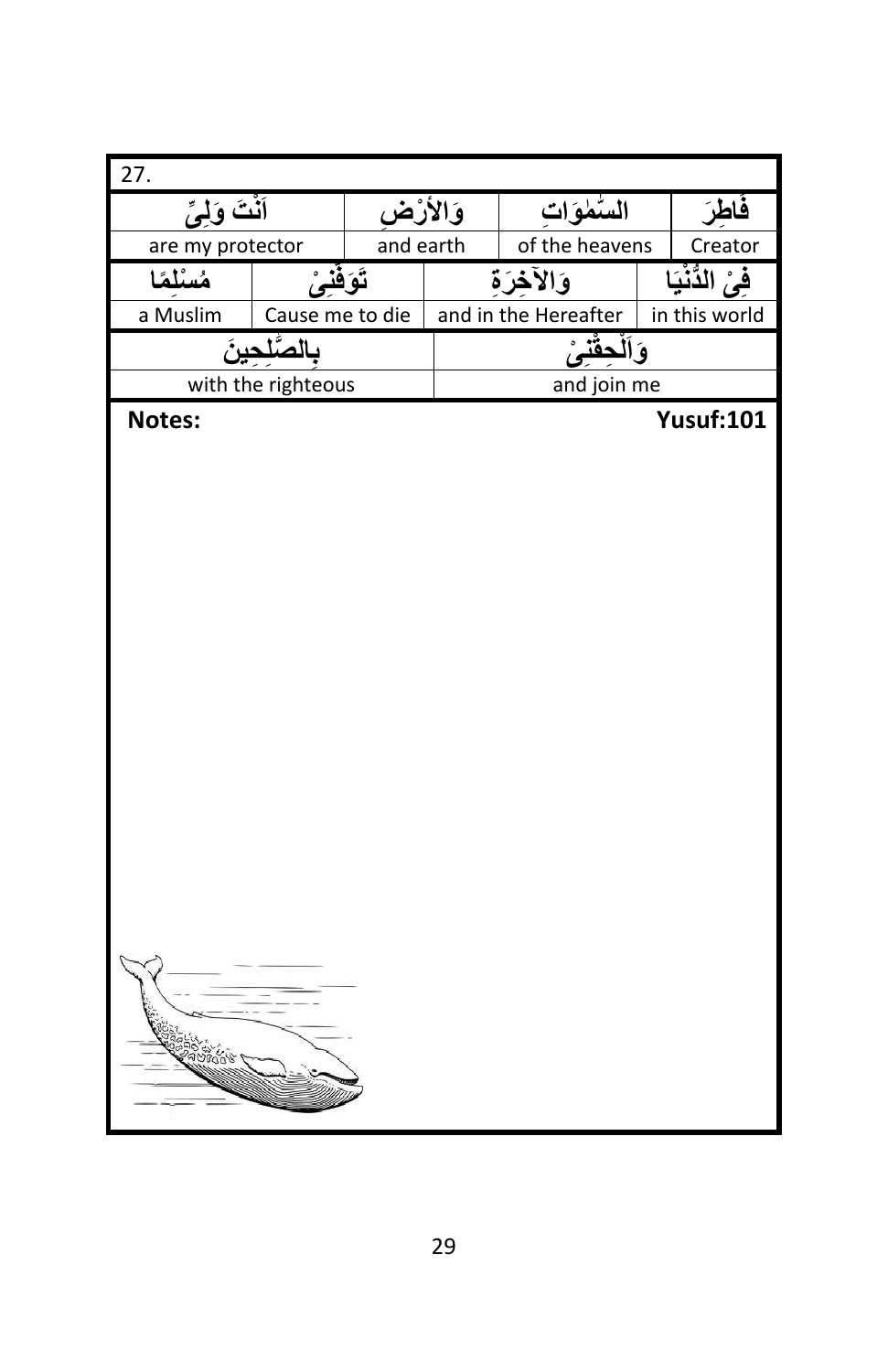| 28.     |                |           |                      |             |  |  |
|---------|----------------|-----------|----------------------|-------------|--|--|
| نَنَا   | وَاغْفِرْ      | نُورَنَا  | أَتُمِمْ لَنَا       | رَبَّنَا    |  |  |
| Indeed, | and forgive us | our light | Perfect for us       | Our Lord    |  |  |
|         | قَديرٌ         |           | عَلَى كُلِّ شَمَىٰءٍ | اثك         |  |  |
|         | competent      |           | over all things      |             |  |  |
| Notes:  |                |           |                      | At-Tahrim:8 |  |  |
|         |                |           |                      |             |  |  |
|         |                |           |                      |             |  |  |
|         |                |           |                      |             |  |  |
|         |                |           |                      |             |  |  |
|         |                |           |                      |             |  |  |
|         |                |           |                      |             |  |  |
|         |                |           |                      |             |  |  |
|         |                |           |                      |             |  |  |
|         |                |           |                      |             |  |  |
|         |                |           |                      |             |  |  |
|         |                |           |                      |             |  |  |
|         |                |           |                      |             |  |  |
|         |                |           |                      |             |  |  |
|         |                |           |                      |             |  |  |
|         |                |           |                      |             |  |  |
|         |                |           |                      |             |  |  |
|         |                |           |                      |             |  |  |
|         |                |           |                      |             |  |  |
|         |                |           |                      |             |  |  |
|         |                |           |                      |             |  |  |
|         |                |           |                      |             |  |  |
|         |                |           |                      |             |  |  |
|         |                |           |                      |             |  |  |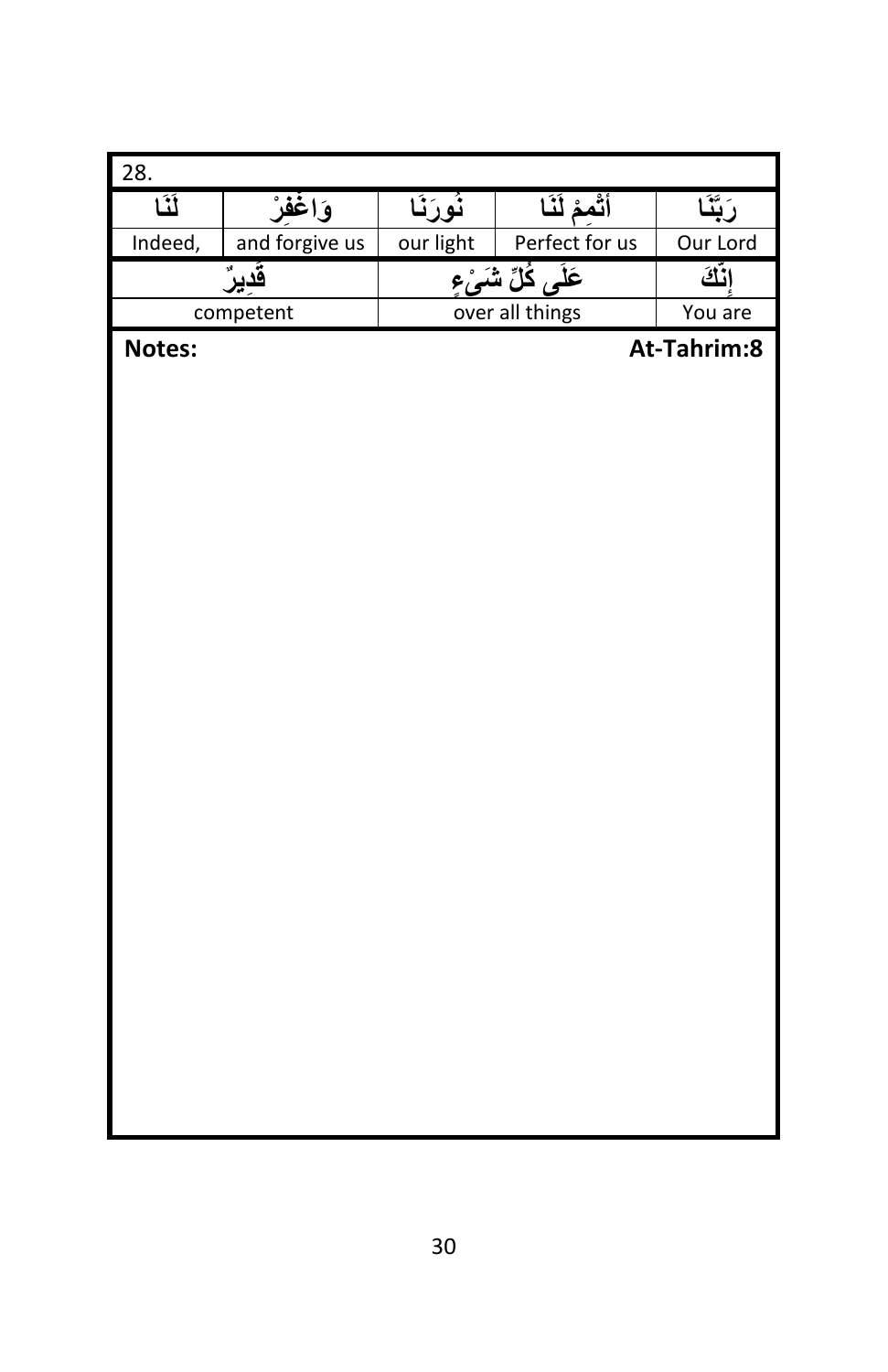| 29.                  |               |               |                  |  |                   |  |                  |
|----------------------|---------------|---------------|------------------|--|-------------------|--|------------------|
| حَسَنَةً             |               |               | فِيُّ الدُّنْيَا |  | آتنا              |  |                  |
| [that which is] good |               | in this world |                  |  | Give us           |  | Our Lord         |
| النّار               | عَذَابَ       |               | وٌقَنَا          |  | حَسَنَةً          |  | وَفَىٰ الآخِرَةِ |
| the Fire             | from the      |               | and protect      |  | [that             |  | and in the       |
|                      | punishment of |               | us               |  | which is]<br>good |  | Hereafter        |
|                      |               |               |                  |  |                   |  |                  |
| Notes:               |               |               |                  |  |                   |  | Al-Baqarah:201   |
|                      |               |               |                  |  |                   |  |                  |
|                      |               |               |                  |  |                   |  |                  |
|                      |               |               |                  |  |                   |  |                  |
|                      |               |               |                  |  |                   |  |                  |
|                      |               |               |                  |  |                   |  |                  |
|                      |               |               |                  |  |                   |  |                  |
|                      |               |               |                  |  |                   |  |                  |
|                      |               |               |                  |  |                   |  |                  |
|                      |               |               |                  |  |                   |  |                  |
|                      |               |               |                  |  |                   |  |                  |
|                      |               |               |                  |  |                   |  |                  |
|                      |               |               |                  |  |                   |  |                  |
|                      |               |               |                  |  |                   |  |                  |
|                      |               |               |                  |  |                   |  |                  |
|                      |               |               |                  |  |                   |  |                  |
|                      |               |               |                  |  |                   |  |                  |
|                      |               |               |                  |  |                   |  |                  |
|                      |               |               |                  |  |                   |  |                  |
|                      | 韶             |               |                  |  |                   |  |                  |
|                      |               |               |                  |  |                   |  |                  |
|                      |               |               |                  |  |                   |  |                  |